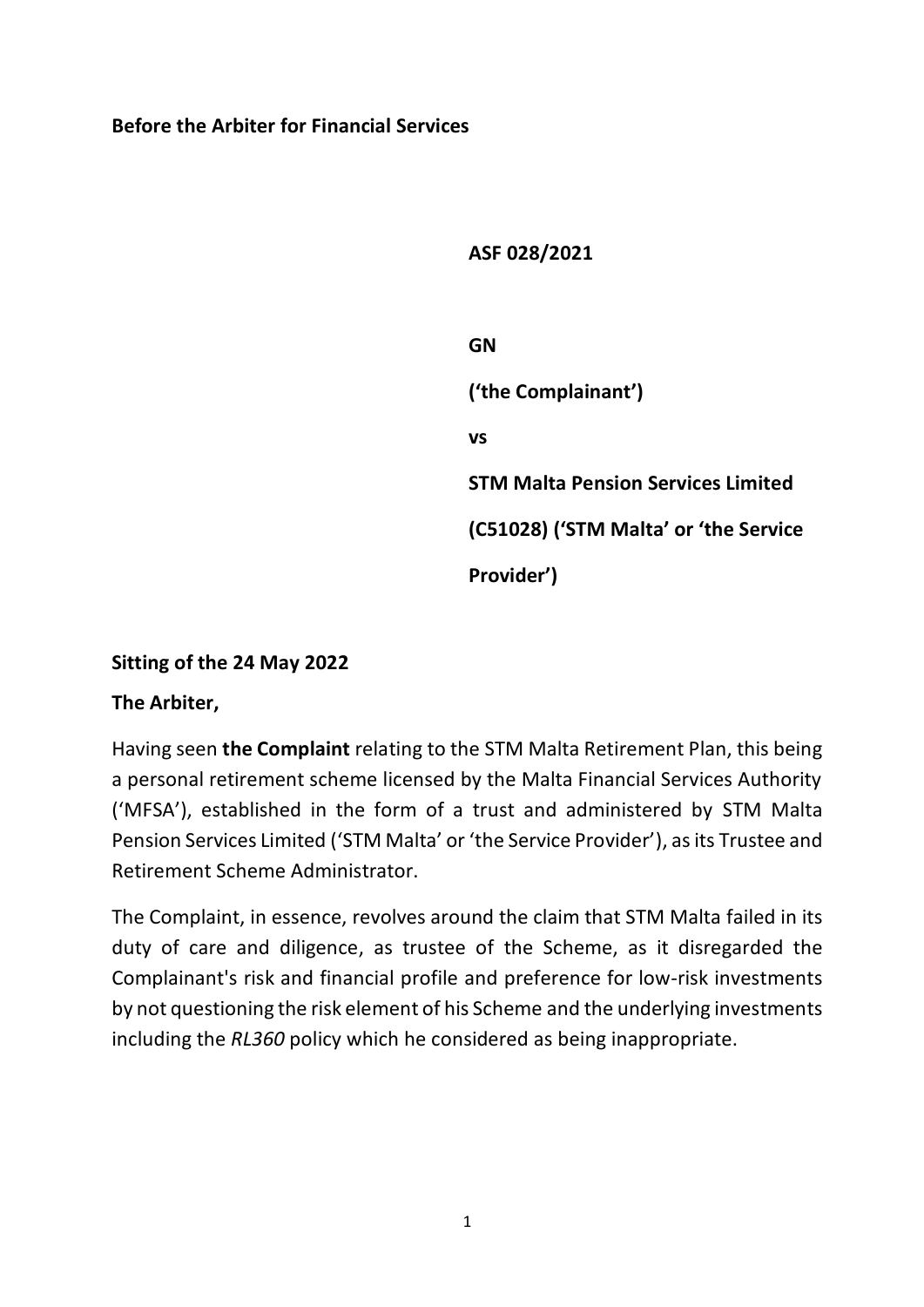## *The Complaint*

The Complainant explained that in November 2012, he appointed *IFA International* as financial advisers and his private pension was moved into a Qualifying Recognised Overseas Pension Scheme (QROPS), this being the STM Malta Retirement Plan ('the Retirement Scheme' or 'Scheme'). The Scheme, in turn, purchased an underlying policy, the *Skandia International Executive Bond* (issued by Royal Skandia) for £120,648, giving him a pension of around £750 per  $month.<sup>1</sup>$ 

He explained that all was well until in August 2014, *IFA International* contacted him and recommended a better offer (involving the switching of the underlying policy, the *Skandia International Executive Bond* with another policy, the *RL360*). He agreed to transfer the balance of his investment of £105,037 to *RL360*. Later, through a letter dated August 2014, he learned that *Royal Skandia* would no longer conduct business with *IFA International*.

The Complainant submitted that his original dealing instructions to STM Malta through his advisers, *IFA International*, was for low and cautious risk investments. This was detailed in a Client Profile that *IFA International* should have submitted with the application. He submitted that, from the *Terms and Conditions*, it was a requirement to undertake due diligence, and STM Malta should have asked for such. STM Malta, however, confirmed to him that it did not have sight of his risk preferences.

The Complainant explained that he initially spent considerable time trying to find out why his pension fund had depleted so much by investigating the financial aspects. He claimed that this was, however, the result of the complete disregard of his risk preference and financial position detailed in the Client Profile.

The Complainant noted that his investment has now reduced to a level where he can no longer draw a pension.

He further stated that he was professionally advised that the *RL360* was not a regular retail pension plan for an individual personal pension, and when the fund

 $1$  Page (P.) 4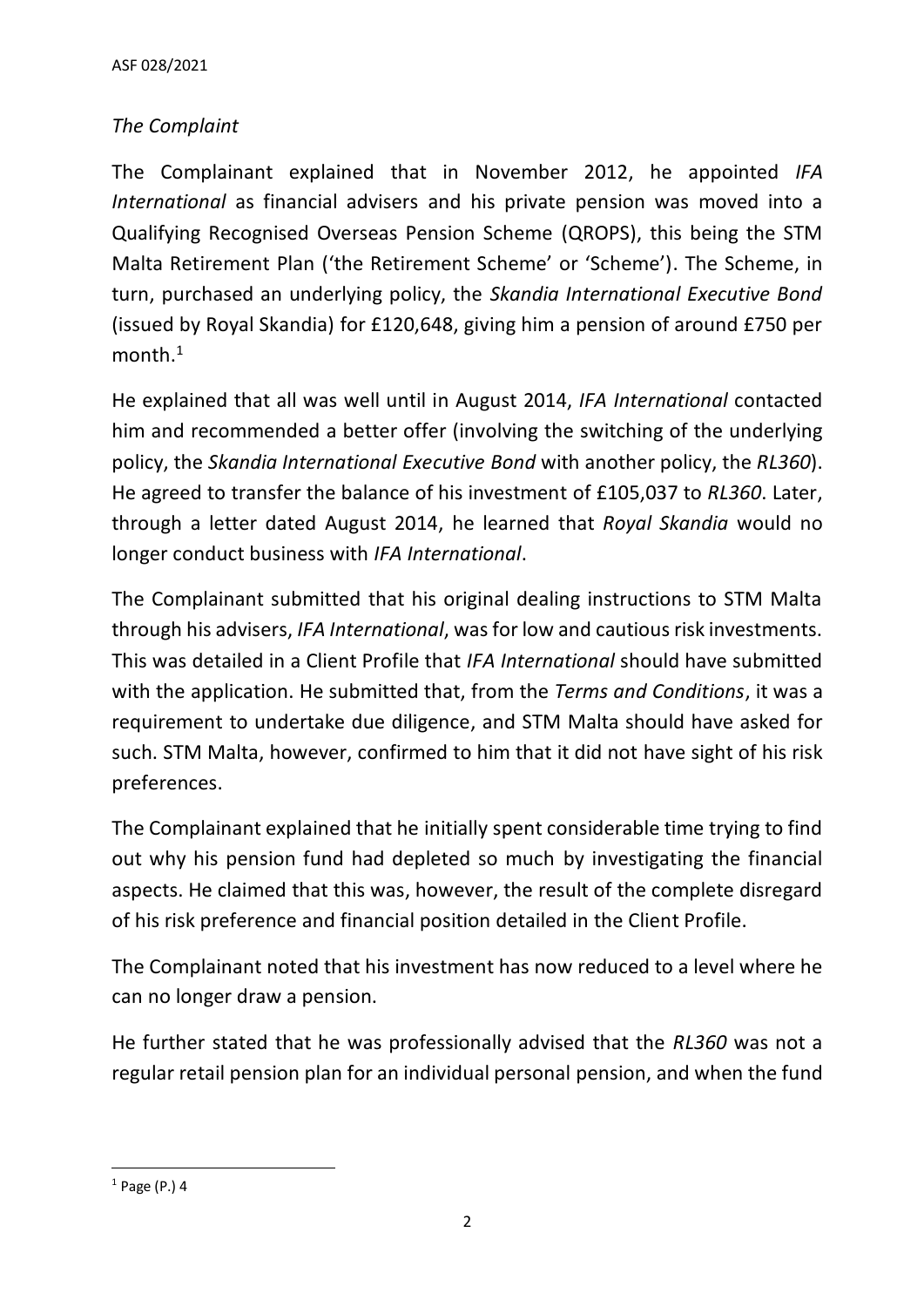reduced to Euro40,000 no payments could be made. It was submitted that this was in no way comparable to his original policy with *Skandia*.

The Complainant considered that STM Malta, as trustees, should not only have identified it as an inappropriate scheme but, also, had they paid due regard to his client profile, STM Malta should have raised questions about the risk element.

The Complainant noted that he has the option of withdrawing the balance of his pension investment into an endowment policy which matures after 99 years but at Euro40,000 this would be subject to fees of nearly Euro7,000.

## *Other background information relating to the switch to RL360*

In his formal complaint to STM Malta dated 21 November 2020, $2$  the Complainant provided further explanations relating to the switch of his underlying policy from *Royal Skandia* to *RL360*.

With respect to such transfer, the Complainant noted that he discovered that although the *RL360* was sold to him as a more beneficial scheme with the added inducement of a windfall payment from commission, this was actually forced onto *IFA International* following a letter to them from *Skandia* where it was stated that *Skandia* would no longer carry out any business with *IFA International*.

The Complainant noted that although he agreed to the transfer, as *IFA International* had gained his trust over a couple of years, no windfall payment was ever received by him as a cash sum or addition to his pension fund.

He further noted that (eventually he became aware that) while the publicity material for *IFA International* at the time he appointed them indicated that they were regulated by the *Financial Services Authority* (FSA) with the Head Office in the UK, they had already been rejected by the FSA.

The Complainant accepted that STM Malta also no longer dealt with *IFA International*, but he noted that their history at the time of his transfer should have raised concerns within investments and pensions services given that Andrew Caddick and his businesses were of dubious integrity.

<sup>2</sup> Presented as the first attachment to his Complaint Form - P. 7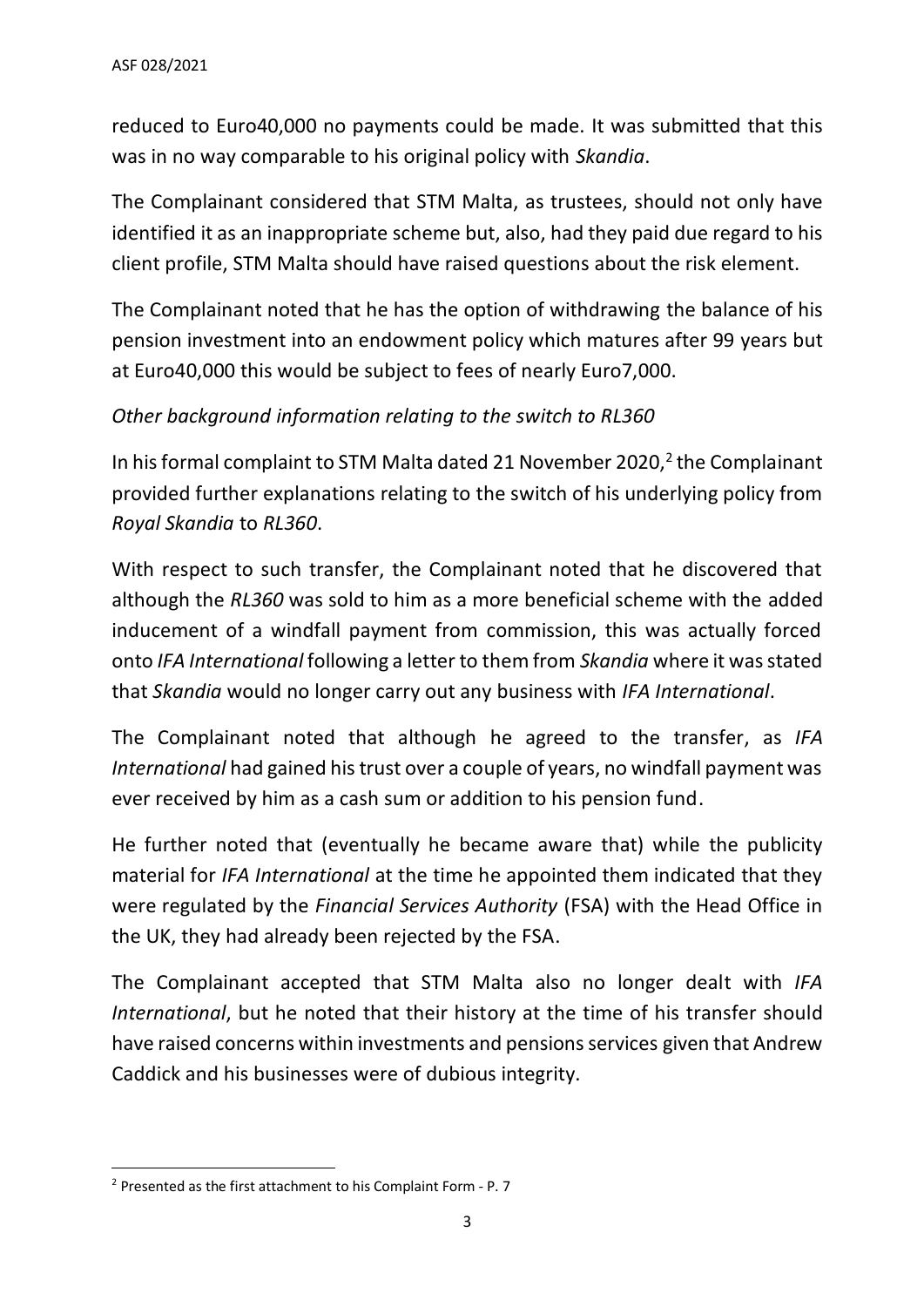He further noted that STM Malta may also be aware that Caddick had recently lost a court case concerning *Old Mutual* (formerly *Skandia*) where Caddick was convicted of falsifying inputs on a client's document with regard to another scheme.<sup>3</sup>

The Complainant submitted that, in the circumstances, and considering the unusual proposal to transfer an individual's pension into a non-retail scheme, he would have expected STM Malta, as trustees, to have carried out further checks and also contacted him as to his agreement to the proposals. He explained that when he agreed to the transfer from *Skandia* to *RL360*, he had signed a document that stated that he agreed to enter into an alternative scheme with terms at least equivalent to the scheme from which he was transferring. The Complainant submitted that he would have expected STM Malta, as trustees, to ensure that this was the case.

## *Additional Information to his Complaint*

In a further attachment to his Complaint Form,<sup>4</sup> the Complainant noted that bearing in mind his customer profile and the conditions detailed in the *Nomura UK Titans 5 notes* (obtained by a pensions professional during his investigations into the loss of his pension), it was his contention that there was liability on STM Malta's part for the loss of his monthly pension payments in view of the lack of due diligence in respect of his customer profile and the requirement for STM Malta to safeguard the assets of the plan.

He further noted that it had taken five years of extreme hardship to get this far as his initial investigations were to determine if there was some financial irregularity. He explained that this did not appear to be the case and that solicitors then investigated the part of his advisers, *IFA International*, and determined that they clearly had some liability and other court cases against them had been proven. The Complainant noted that there was, however, no chance of any compensation as the solicitors identified a serious deficit in the company's finances and given that his solicitors were operating on a no-win-no-fee basis they understandably advised him to withdraw.

 $3pR$ 

<sup>4</sup> P. 12A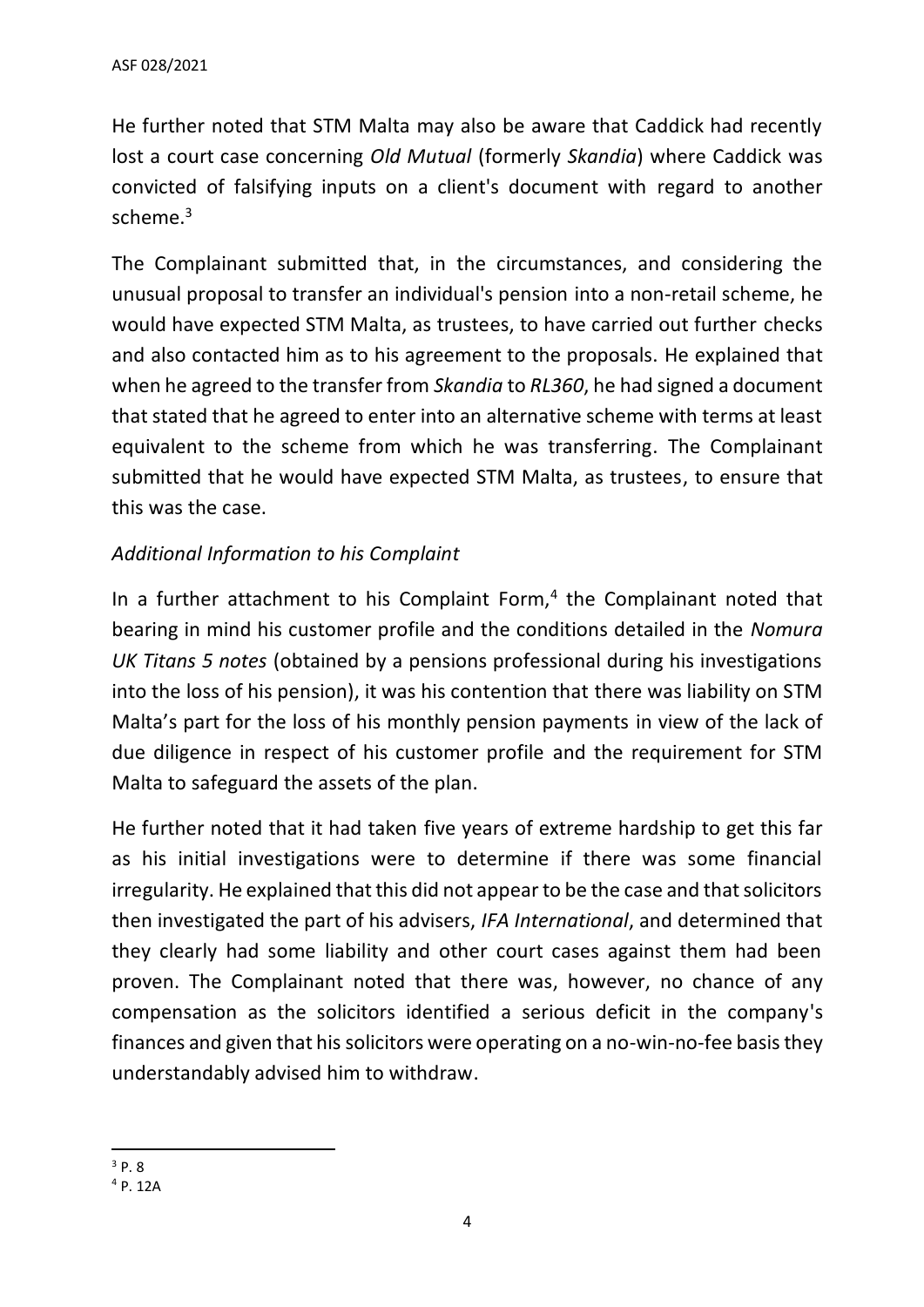The Complainant further remarked that the administrative failings, in his view, of STM Malta, were his last course of action to recover his pension and have only become the main focus of his investigations over the past year or so.

## *Request made by the Complainant*

The Complainant submitted that he did not think it was unreasonable, in the circumstances, for STM Malta to return his initial investment with *RL360* less the sum of Euro12,000 which he withdrew from the Scheme in 2017.<sup>5</sup>

(In his email to STM Malta of 21 November 2020, the Complainant further remarked that *'Pension payments since then could be considered as compensation for the embarrassment, stress and trauma I have suffered over the last 4 years and documented in about 100 transcript pages of emails with both STM and IFA Int, some of which show that I was near suicidal and living off loans from friends and family, still to be repaid!'*). 6

The Complainant further requested that the early redemption fees should also be waived.

He further submitted that had due regard been made to his original investment instructions, it was likely that none of this would have been necessary.

## **In its reply, STM Malta essentially submitted the following:** 7

The Service Provider noted that the Complainant has alleged that, as a result of failures by STM Malta, investments were selected which do not meet the stated investment profile of the Complainant and, as a result, he has incurred significant losses, with his pension having insufficient value to provide the level of pension he needs to support himself. In the wider context of the Complaint, he stated that he cannot wind up his investment due to the exit charges that apply.

STM Malta further noted that the Complainant is asking it to return the initial investment less an amount of Eur12,000 lump sum withdrawal made on 14 February 2007, with the balance of any withdrawals being paid in respect of his embarrassment, stress and trauma.

 $5$  P. 4  $6$  P. 7

<sup>7</sup> P. 41-45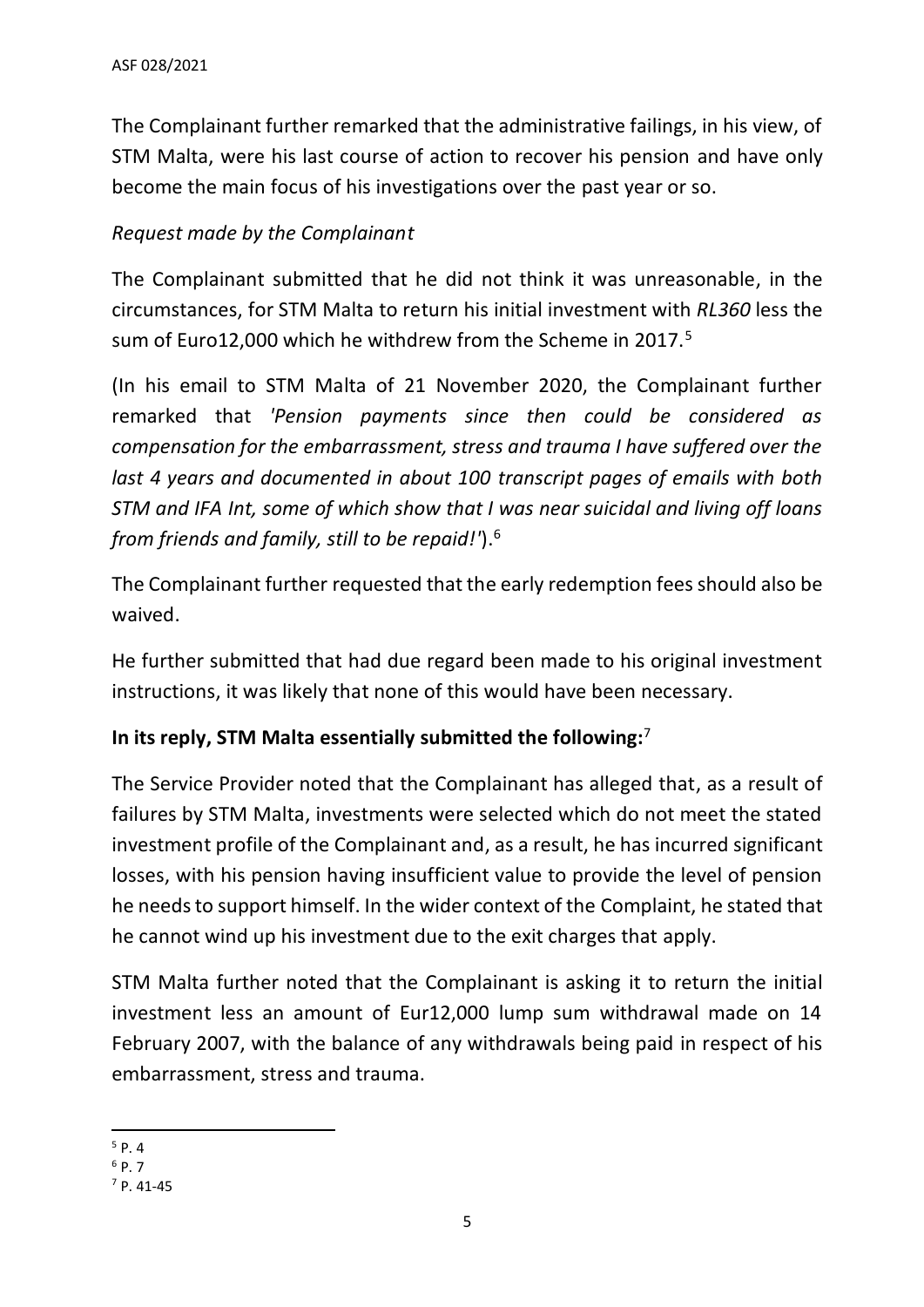STM Malta denies that, viewed objectively, the selected investments are not suitable for the Complainant's profile and, in any event, denies that there are investment losses arising from the investments. Accordingly, it submitted that there can be no order for compensation made. Furthermore, STM Malta submitted that it is not within the Arbiter's power to make an order in respect of embarrassment, stress and trauma.

#### *Background*

STM Malta stated that the Complainant was admitted to the STM Malta Retirement Scheme on 20 August 2012, and agreed that on 4 March 2015, at the Complainant's request, a transfer was made to an RL360 investment platform.

The Service Provider noted that it became only aware, very recently, from the complaint of 21 November 2020, that the Complainant had expected to receive a financial inducement for agreeing to the transfer.

The amount transferred to the RL360 platform was GBP75,926.14, which was received by RL360 as Eur105,037.08. This is a material difference of fact from the information that the Complainant provided, although it appreciated that the error was simply a misstatement of the currency of the figure. STM Malta referred to a valuation dated 21 December 2020 which it noted confirms the initial parameters of the portfolio.<sup>8</sup>

STM Malta noted that it agreed that it was not provided with a copy of *IFA International*'s fact find and it noted that the Complainant did not indicate any investment preferences on his application to STM. It noted, however, that the base currency indicated by STM Malta on his investment fact find is *'Stirling'*.

Based on the advice of *IFA International*, the funds were invested in the following manner:

*GBP50000 into Nomura Quarterly Autocallable Notes Linked to UK Equities GBP 09/04/2021*

*GBP24000 into Nomura Quarterly Autocallable Notes Linked to UK Equities GBP 01/05/2021*

<sup>8</sup> P. 42 & 111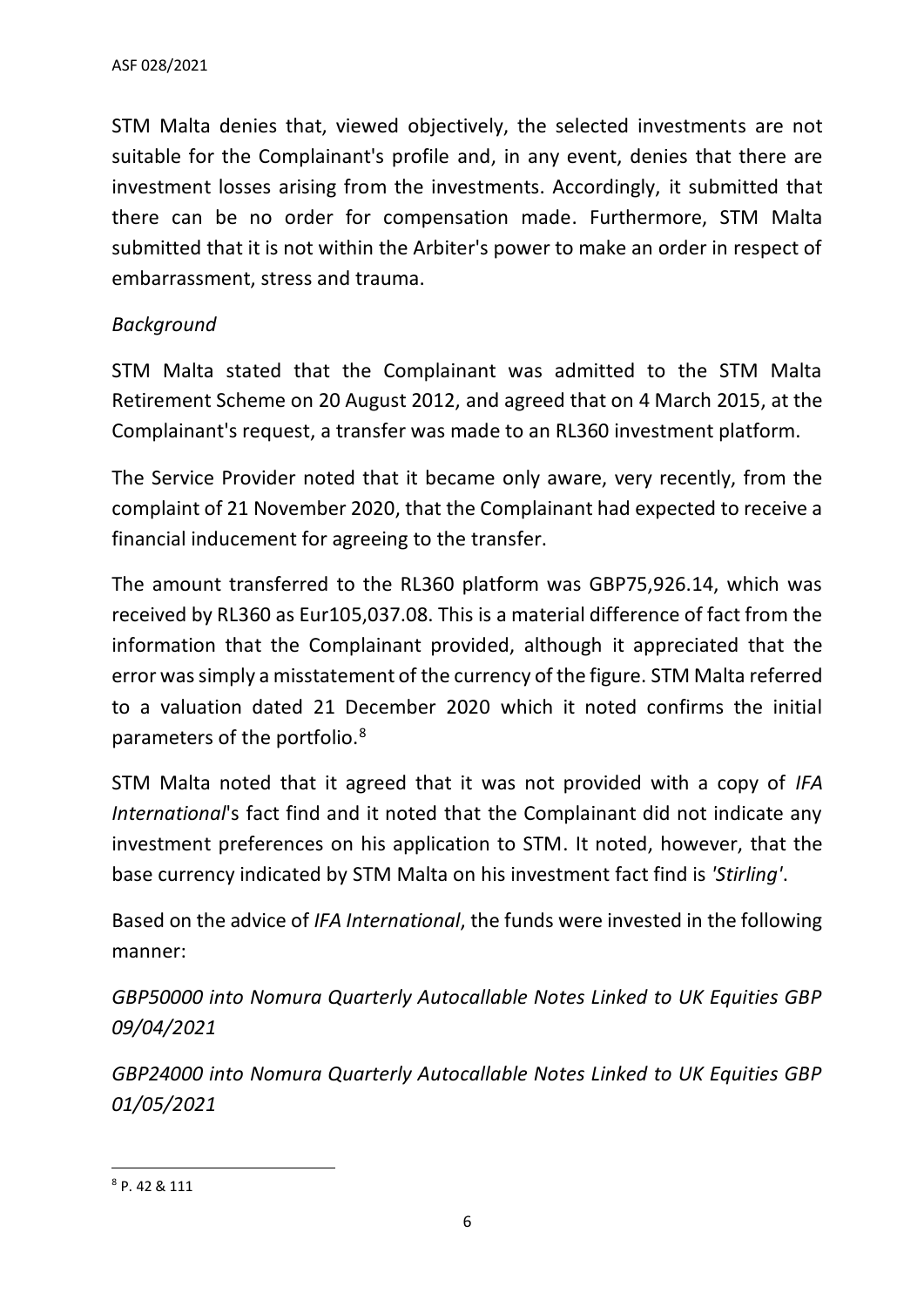The Service Provider explained that over time, parts of the notes have been sold to cover, principally, the Complainant's withdrawals. In total, since March 2015, the Complainant withdrew a total of Eur31,316.26 in pension benefits.

It further noted that in 2016, STM Malta calculated the maximum pension available, which was lower than the Eur760 per month that the Complainant had been drawing and STM Malta brought this to the attention of the Complainant and his adviser, and the Complainant elected to receive a one-off withdrawal of Eur12,000 and, thereafter, quarterly payments of Eur1,000.

STM Malta notes that the Complainant feels locked into the investment. The Service Provider pointed out that the quoted maturity date for the investment platform represents only the maximum term applicable to that investment and it is not expected that the investment would be locked in for that period. Partial or total withdrawals are permitted at any time.

STM Malta further ascertained that a surrender penalty of Eur4,839.58 would be incurred rather than Eur7,000, if the investment were encashed at the present time. This charge was detailed in the terms and conditions of the Investment Application which the Complainant signed in 2015.

### *The Complaint - Investment Performance*

STM Malta remarked that the Complainant continues to assert that the investments selected have performed badly and that this has damaged the value of his pension. The Service Provider explained how this was not the case in its response to the Complainant of 3 June 2019.<sup>9</sup>

In its reply, STM Malta presented the following tables in respect of the respective investments:

| <b>Transaction</b> | <b>Nominal</b> | Proceeds | Cost         |  |
|--------------------|----------------|----------|--------------|--|
| Purchase           | 50000          |          | $-50,000.00$ |  |
| <b>Sale</b>        | $-5000$        | 4,200.00 |              |  |
| Sale               | $-3000$        | 2,340.00 |              |  |
| Sale               | $-3000$        | 2,902.50 |              |  |

*Nomura Quarterly Autocallable Notes Linked to UK Equities GBP 09/04/2021*

<sup>9</sup> P. 43 & 10-12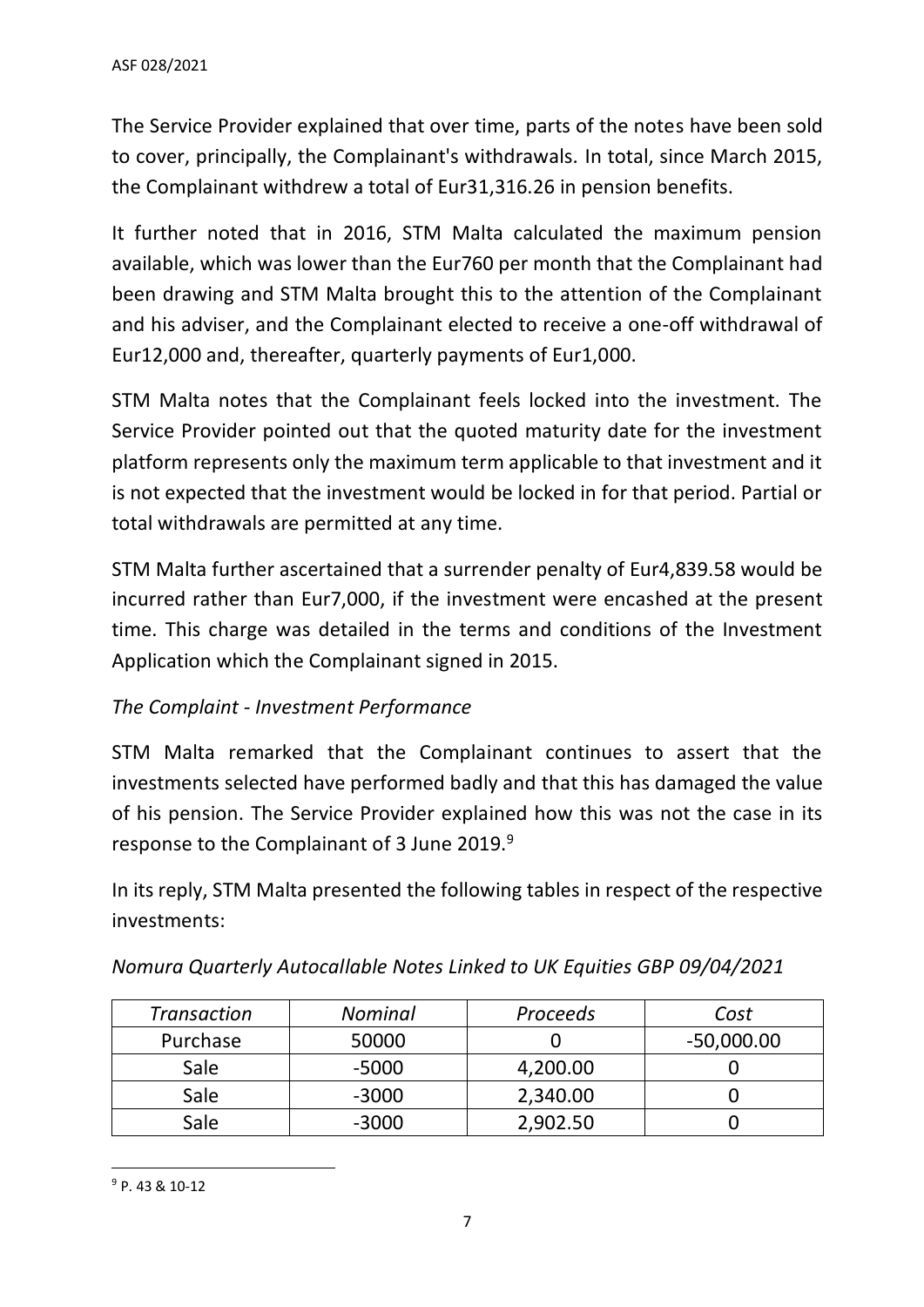| Sale   | $-5000$  | 5,259.50  |              |
|--------|----------|-----------|--------------|
| Sale   | $-12000$ | 12,622.80 |              |
| Sale   | $-22000$ | 28,050.00 |              |
| Totals |          | 55,374.80 | $-50,000.00$ |

*Nomura Quarterly Autocallable Notes Linked to UK Equities GBP 01/05/2021*

| <b>Transaction</b> | <b>Nominal</b> | Proceeds | Cost         |  |
|--------------------|----------------|----------|--------------|--|
| Purchase           | 24000          |          | $-24,000.00$ |  |
| <b>Sale</b>        | $-5000$        | 3,800.00 |              |  |
| Sale               | $-5000$        | 5,461.50 |              |  |
| Totals             | 14000          | 9,261.50 | $-24,000.00$ |  |

STM Malta submitted that from the said information, it can be seen quite clearly that the total cost of the investments was GBP74,000, and that the total value of sales and the remaining nominal will be GBP78,636.30, a profit of GBP4,636.30, assuming that the *Nomura Quarterly Autocallable Note Linked to UK Equities GBP 01/05/2021* is held to maturity and that the current market conditions prevail at that time.

### *The Complaint - Suitability*

STM Malta further submitted that notwithstanding its assertion that the Complainant cannot claim investment losses from the two *Nomura* notes since there are none, it noted that the Complainant suggests that the two notes are not suitable for a client whose stated profile was cautious/balanced.

The Service Provider attached to its response product information for the two structured notes which are issued on ostensibly the same terms. STM Malta accepted that the notes should be considered complex products and the risk warnings are noted. It also remarked that the Complainant took advice as recommended in the product particulars prior to making his investment. In any event, in relation to the risks it noted:

- That the counterparty for the note is *Nomura*, rated A- by *Standard and Poor's*, which should give sufficient comfort that the note will be repaid on maturity;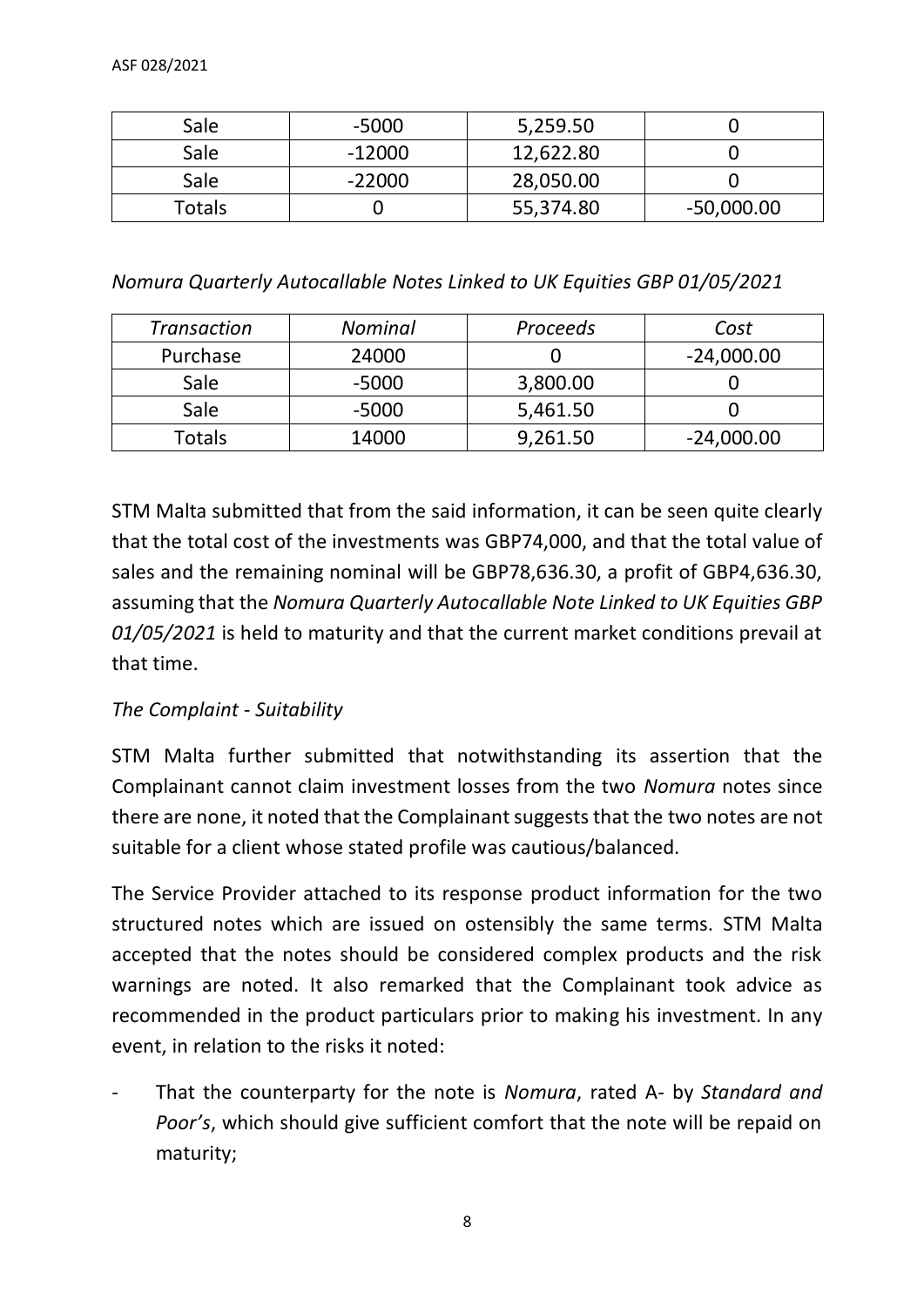That the capital protection for the note is linked to the performance of the *FTSE100 index*. This index would be required to fall by 40% for the note to repay less than the amount invested on maturity. STM Malta has not analysed every five-year period since the inception of the *FTSE100 index*, but it observed that the likelihood of a drop of 40% in such a period was remote. It claimed that, indeed, despite the global pandemic and the fallout from Brexit in relation to UK business, it appeared more likely than not that the note will repay on maturity.

STM Malta further noted that whilst it does not claim to advise on which specific investments should be bought by particular clients, and indeed it is not regulated to provide such advice, it was however of the view that the counterparty risk and the capital protection featured in these Notes mean that they are prospectively suitable for clients with a cautious/balanced profile.

## *Conclusion*

The Service Provider submitted that it has shown clearly that the performance of the investments selected does not account for the reduction in value of the Complainant's portfolio, and it explained that, in any event, the likelihood of a loss from the investment would have been considered low even at the time when the investment was made.

Accordingly, STM Malta respectfully submitted that it would not be equitable to make an order of restitution in favour of the Complainant in respect of investment losses or the selection of investments.

Furthermore, the Service Provider affirmed its position that it is not within the power of the Arbiter to make an order in respect of the Complainant's alleged embarrassment, stress and trauma, however sympathetic one might be to the Complainant's position.

### *Other comments*

STM Malta further submitted that whilst the Complainant has focused on the contribution of the investment performance in relation to the difference between his investment in 2015 and the current valuation, he has ignored all factors that need to be considered. In particular the following: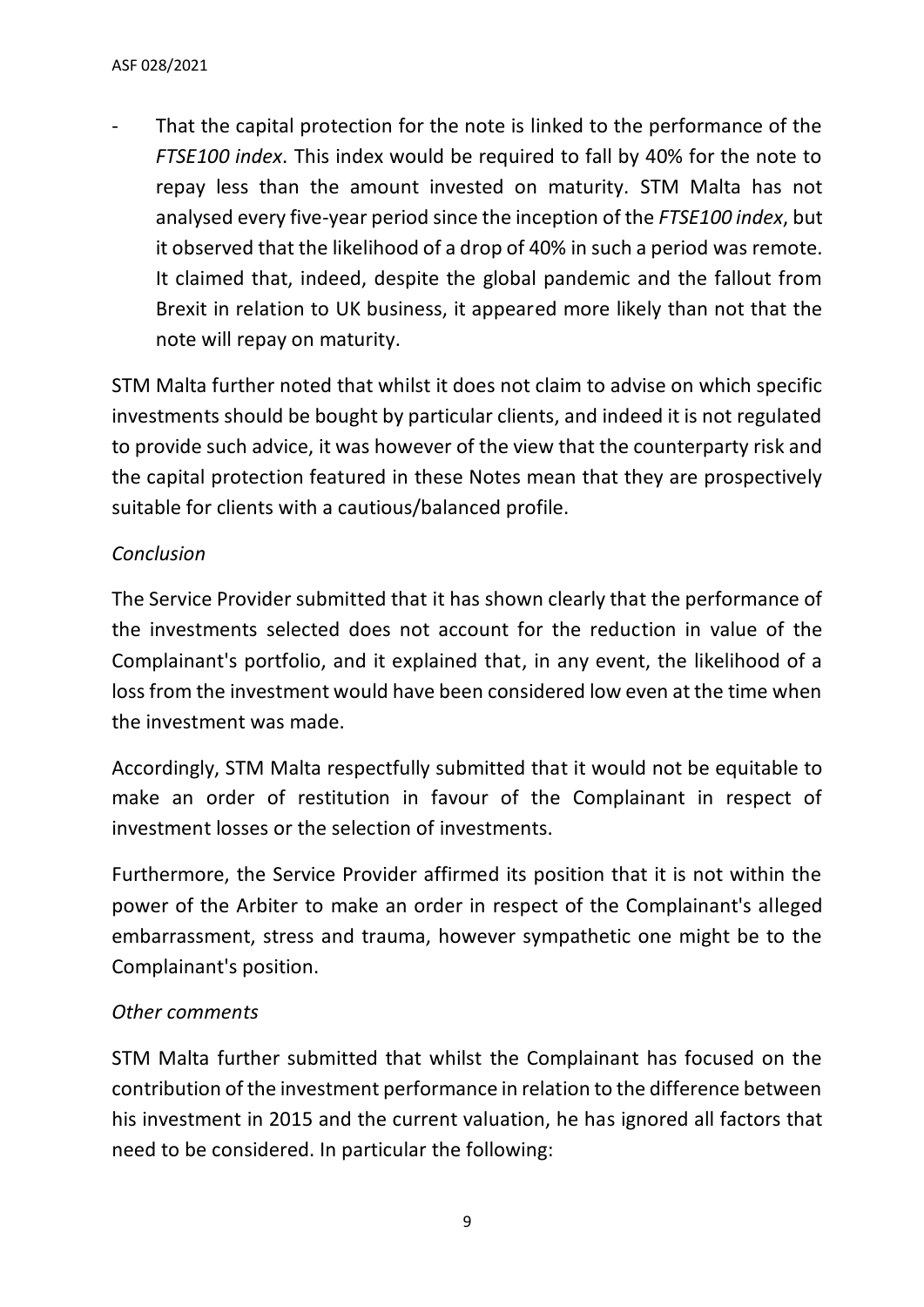- *Withdrawals* STM Malta noted that benefits in excess of Eur31,000 have been paid to the Complainant. Whilst STM Malta does not claim to advise the Complainant in respect of his benefit drawings, it was plain that the larger the drawings, the smaller the pot left to pay his pension.
- *Foreign exchange movements* STM Malta further noted that in 2012, the Complainant selected Sterling as his investment currency. The Service Provider submitted that it was not party to the discussions and cannot comment on how that conclusion was reached. The investments were made exclusively in Sterling. On 23 June 2016, the UK voted by referendum to leave the EU. As a result, there was a massive depreciation in the value of Sterling. At the time when the Complainant took out the RL360 bond, the exchange rate for GBP to EUR was around 0.73. It noted that the current rate was around 0.86 after some recent strengthening of the pound.

The Service Provider submitted that this is significant, and it estimates that the effect of this depreciation in Sterling for the Complainant's fund will have been in excess of Eur20,000. It further submitted that it will also have impacted the fund's ability to sustain regular pension payments since the assets were denominated in Sterling and larger amounts would need to be sold to keep the level of pension payments.

The Service Provider further explained that this was unconnected to the investment performance.

STM Malta pointed out that despite the fact that it clearly drew this point to the Complainant's attention on 3 June 2019, the Complainant has given no weight to this matter which is clearly outside STM Malta's control.

#### **Having heard the parties and seen all the documents and submissions made,**

#### **Further Considers:**

#### *Preliminary*

**The Complaint to the Office of the Arbiter for Financial Services ('OAFS') was filed within the structure of Chapter 555 of the Laws of Malta by the Complainant himself, a 75-year-old, inexperienced retail consumer of financial**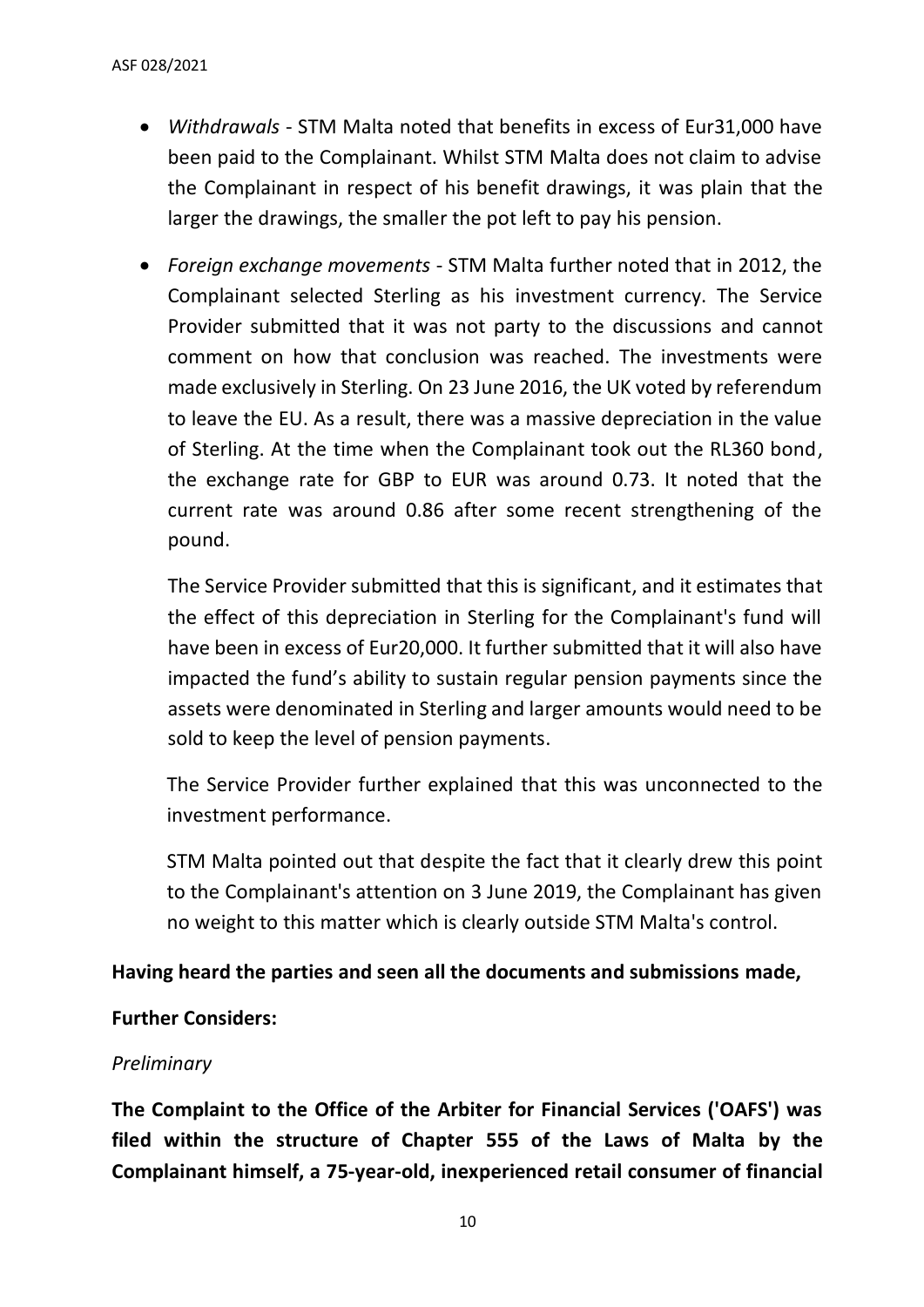# **services. <sup>10</sup> The Complaint, as formulated, has accordingly to be seen in such context.**

The Arbiter notes that, in its reply, the Service Provider summarised the Complainant's allegations as involving claims of significant losses as a result of failures by STM Malta given that investments, which did not meet the Complainant's stated investment profile, were selected. 11

The Complainant's grievances were also summarised by STM Malta in its email to the Complainant dated 3 June 2019. The said email formed part of the attachments filed with the Complaint, $12$  and was also referred to by the Service Provider itself in its reply. 13

In the email of 3 June 2019, STM Malta stated the following:

*'If I may summarise your complaint it is as follows:*

- *1. The investment in the current structured note is outside your risk profile and should never have been authorised;*
- *2. The Investment has lost money*
- *3. The Switch into RL360 should not have been permitted.*
- *4. Your pension has fallen by 50% and you would like to flexibly access your pension in order to maintain a level income.'* <sup>14</sup>

The Arbiter further notes that during the hearing of 6 July 2021, the Complainant explained the following with respect to his Complaint:

*'I consider that the Trustees, now known as STM Pension Services Limited, failed in their duty of care and due diligence in 3 key areas:*

*1. They transferred my fund into a scheme that was in no way comparable with the original investment plan.*

<sup>13</sup> P. 43

<sup>10</sup> P. 15 & 20

<sup>11</sup> P. 41

<sup>12</sup> P. 10-12

 $14$  P. 10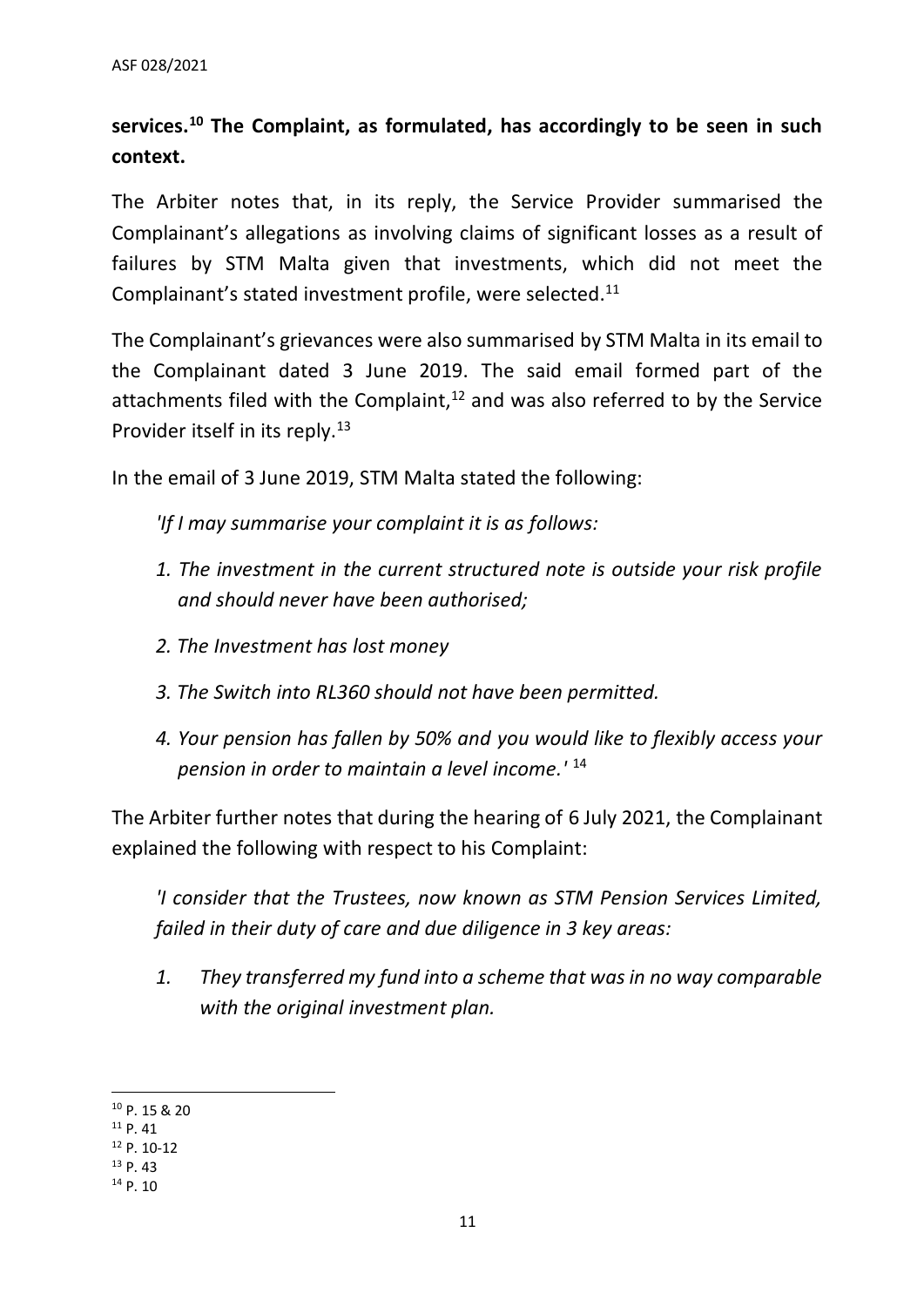- *2. My risk profile was never considered and they accepted that they had neither seen nor asked for a copy of it, although it was one of the documents required at the application stage.*
- *3. They placed my fund into a non-retail product that is only available for purchase by qualified professional investors, Offshore Life companies buying as principal and corporate and institutional clients buying as principal'.* <sup>15</sup>

Having considered the Complaint in question and the aspects that emerged during the proceedings of this case, the Arbiter considers that, in essence, the key aspects of the Complaint filed with the OAFS involve the alleged losses and depletion of his pension fund and the claim that STM Malta failed in its duty of care and due diligence to safeguard his pension given that the:

- (i) underlying investments within the Scheme were outside the Complainant's cautious risk profile and preference for low risk investments;
- (ii) the *RL360 Policy* was inappropriate for him, was not *'a regular retail pension plan for an individual personal pension'* and was not *'comparable to the original Scheme with Skandia'*. 16

### **The Merits of the Case**

**The Arbiter will decide the Complaint by reference to what, in his opinion, is fair, equitable and reasonable in the particular circumstances and substantive merits of the case.<sup>17</sup>**

The Arbiter is considering the complaint and all pleas raised by the Service Provider relating to the merits of the case together to avoid repetition and to expedite the decision as he is obliged to do in terms of Chapter  $555^{18}$  which stipulates that he should deal with complaints in '*an economical and expeditious manner'.*

<sup>15</sup> P. 121/122

 $16$  P. 4

<sup>17</sup> Cap. 555, Article 19(3)(b)

 $18$  Art. 19(3)(d)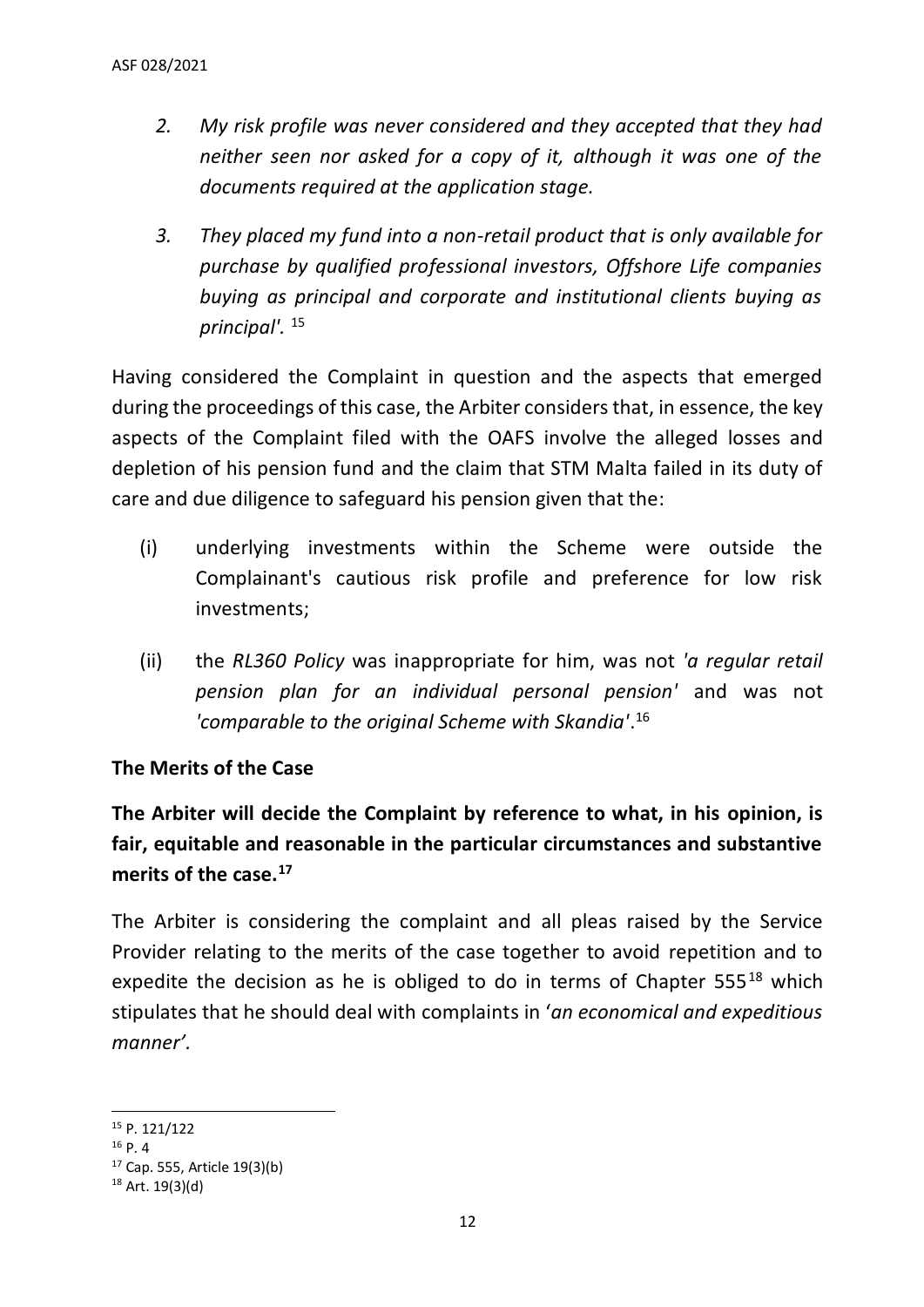## **Facts of the Case**

## *The Complainant*

The Complainant, born in 1945 and of British nationality, was retired and resident in Spain at the time of his membership into the Scheme, as emerging from the Retirement Scheme's *'Client Profile Questionnaire and Application Form'* dated August 2012<sup>19</sup> and the '*Confidential Client Profile'* of IFA International dated 2 October 2012.<sup>20</sup>

His state pension/annuity was indicated in the said *Confidential Client Profile* as the Complainant's only income.<sup>21</sup> The said document also indicated a low *'Monthly/Annual Disposable Income'* of £100.

The *Confidential Client Profile* described the Complainant as an *'inexperienced investor'* having a *'cautious/balanced'* attitude to investment risk, with his base currency for investments being indicated as *'stirling'*. 22

### *The Scheme & the underlying policies*

The Complainant applied to become a member of the Retirement Scheme in August 2012.<sup>23</sup>

Following the Scheme's membership, an application was filed by STM Malta, as trustee of the Scheme, to purchase the *Executive Investment Bond* issued by *Royal Skandia* ('the Royal Skandia Policy'). 24

The application in respect of the *Royal Skandia Policy* indicated that the policy was to be valued in Euros. Regular yearly withdrawals (of GBP1,355), to be paid to the Complainant in Sterling were indicated in the same form.<sup>25</sup>

The Royal Skandia Policy was acquired on 26 October 2012 with a premium of EUR137,822.40.<sup>26</sup>

<sup>19</sup> P. 133-144

<sup>20</sup> P. 14

 $21$  P. 16 - An attachment to the Confidential Client Profile also indicated minimal income from a Bed & Breakfast whose running costs were indicated as a big drain (P. 18).

<sup>22</sup> P. 20

<sup>23</sup> P. 144

<sup>24</sup> P. 145

 $25$  P. 151

<sup>26</sup> P. 155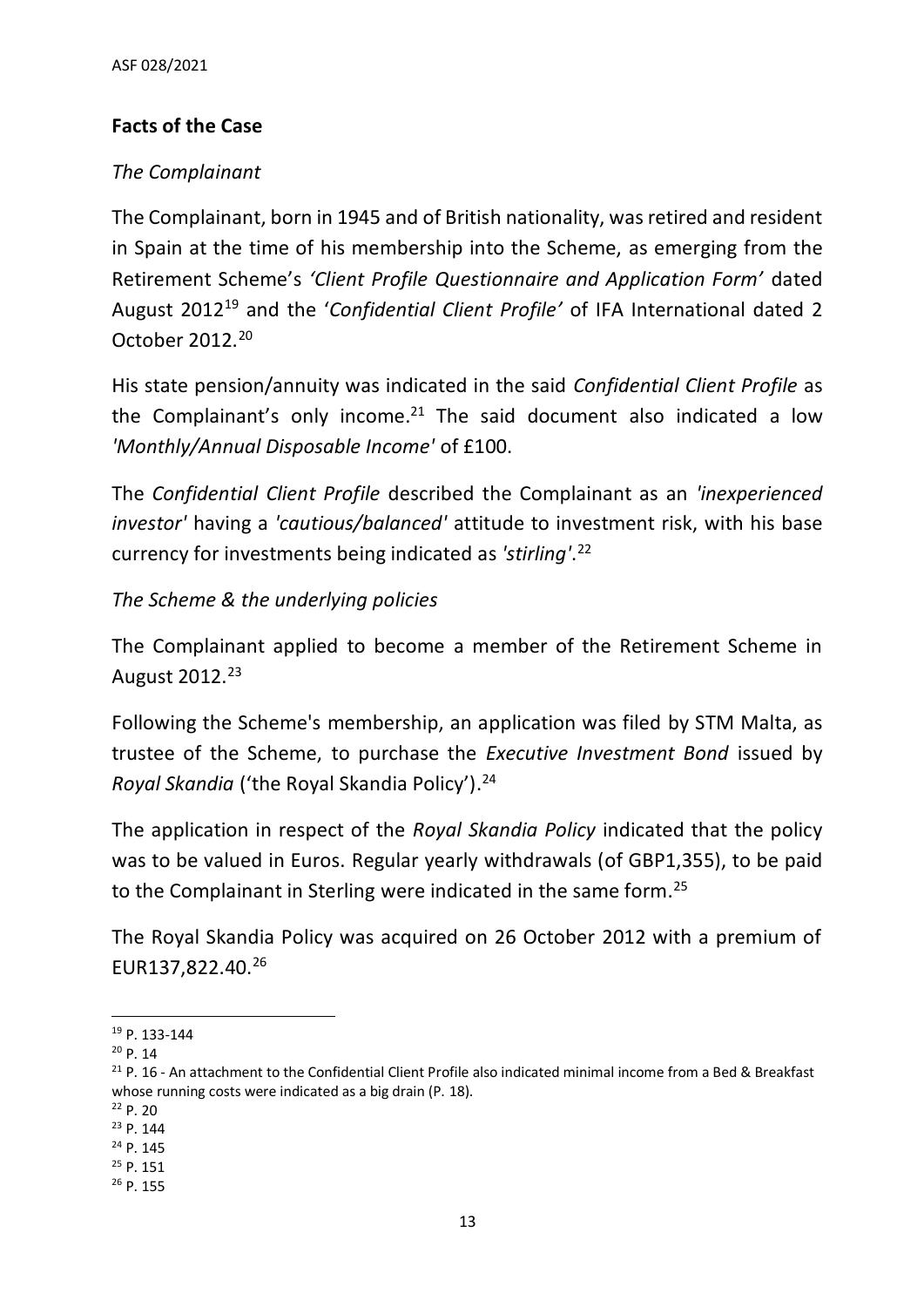After just two years, the trustee applied to surrender the *Royal Skandia Policy* by way of a letter dated 28 October 2014, with the actual surrender occurring on 30 January 2015. <sup>27</sup> The Royal Skandia Policy was replaced by the *RL360 Policy* issued by *RL360 Insurance Company Limited* ('the RL360 Policy').

An application for the purchase of the RL360 Policy, as the new underlying policy of the Complainant's Scheme, was signed on 27 October 2014.<sup>28</sup>

The currency selected in respect of the RL360 Policy was Euros.<sup>29</sup> The application form in respect of this policy also indicated (similarly to the Royal Skandia Policy), that there were to be regular withdrawals of GBP1,365 yearly.<sup>30</sup>

The Scheme acquired the RL360 Policy on 16 March 2015 with a premium of EUR105,037.08. $31$  The said premium was in turn used to purchase investment products, initially comprising of structured note investments (the Nomura investments) and subsequently also investment funds.

*The Alleged losses/depletion of the Complainant's pension scheme*

The Complainant claimed that his pension scheme was significantly depleted and was *'reduced to a level where [he] can no longer draw a pension'*. 32

**As indicated above, the Royal Skandia Policy acquired in October 2012 commenced with a premium of EUR137,822.40.<sup>33</sup> Following surrender of this policy in January 2015,<sup>34</sup> the new underlying policy, the RL360, acquired in March 2015, commenced with a premium of EUR105,037.08.<sup>35</sup> The value of the RL360 Policy as at 20 December 2020 stood at EUR36,243.34.<sup>36</sup>**

**It is clear that the value of the Complainant's underlying policy as at December 2020, is substantially lower than the initial value of the premium with which the Complainant originally commenced his pension plan.**

<sup>27</sup> P. 172 & 200 <sup>28</sup> P. 204 & 217 <sup>29</sup> P. 206 <sup>30</sup> P. 214 <sup>31</sup> P. 34-35; 232-233  $32 p. 4$ <sup>33</sup> P. 155 <sup>34</sup> P. 172 & 200 <sup>35</sup> P. 34-35; 232-233 <sup>36</sup> P. 112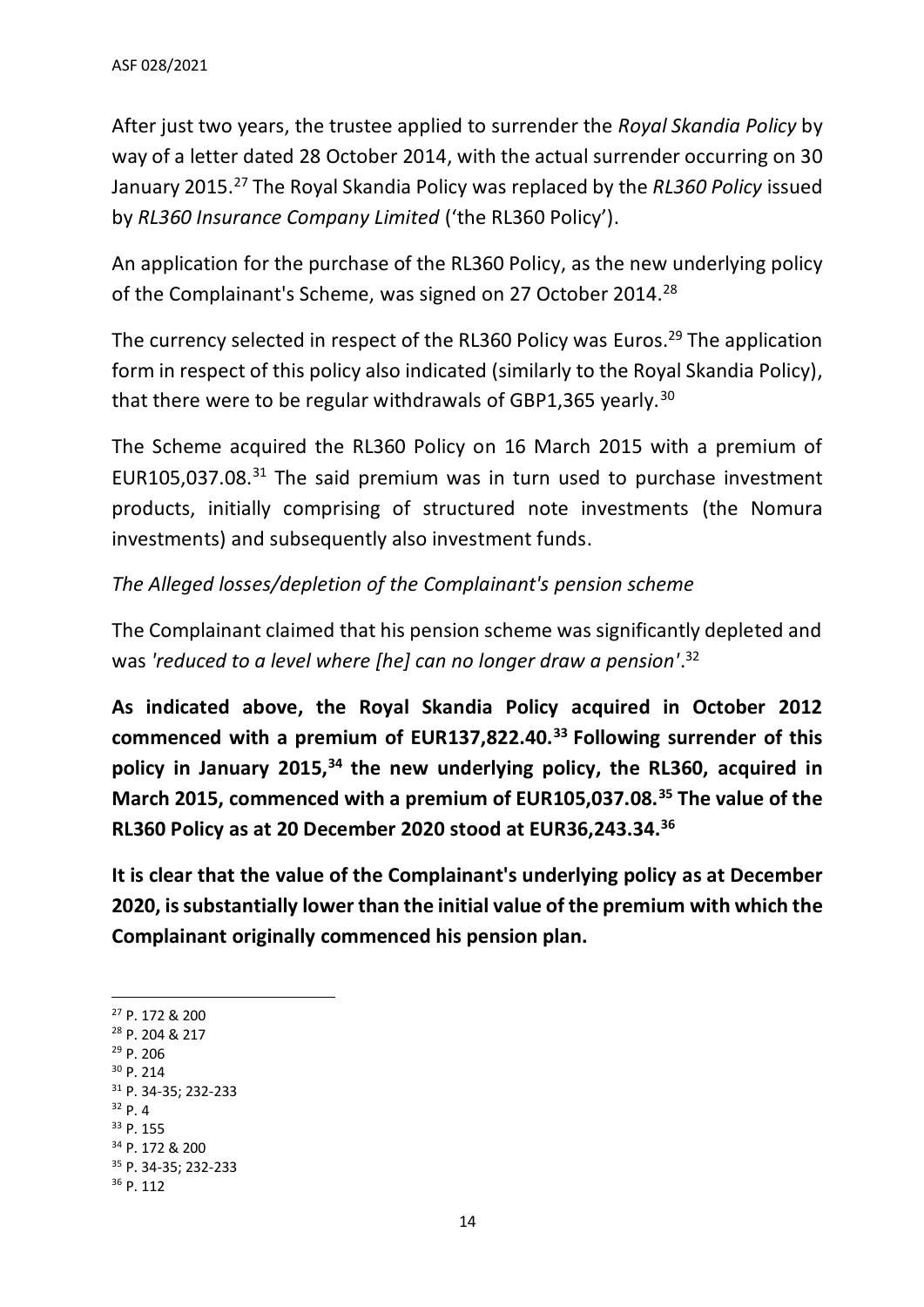# **The Arbiter will consider the pertinent aspects relating to the loss or depletion in value of the Complainant's pension plan.**

## *The underlying investments within the RL360 Policy*

One of the aspects raised in the Complaint is whether the underlying investments were outside the Complainant's cautious risk profile and preference for low-risk investments.

It is noted that, in his attachments to the Complaint, the Complainant referred to the *Nomura UK* notes, these being the structured note investments, underlying the RL360 Policy.<sup>37</sup>

Reference to the said structured notes were also made during the hearing of 6 July 2021. During the said hearing, the Complainant made, *inter alia,* the following statement:

*'I contacted a major UK pension company and a pension specialist of 40 years' experience offered to look at the financial aspects of my investment. Although he found no irregularities, he confirmed that my fund had been invested in a complicated non-retail, high-risk investment scheme unsuitable for a normal individual pension plan.*

*This was confirmed in a fact sheet he had obtained from Nomura, the investment holding bank for the Scheme. The Notes issued offer a very limited diversity of investment and were described to me as a wealthy speculator's lottery ticket, whereby those investors can afford to stand the loss, but hope to make a killing!! This is not a pension plan …'* <sup>38</sup>

In the said statement, the Complainant also quoted a paragraph relating to the nature of the investors to whom the Nomura notes were considered suitable according to the notes' documentation, and indicated how this did not reflect *'a low risk and cautious investment'*. 39

**The Service Provider, however, submitted in its reply:**

<sup>37</sup> P. 12A, P. 31-33

<sup>38</sup> P. 119

<sup>39</sup> *Ibid*.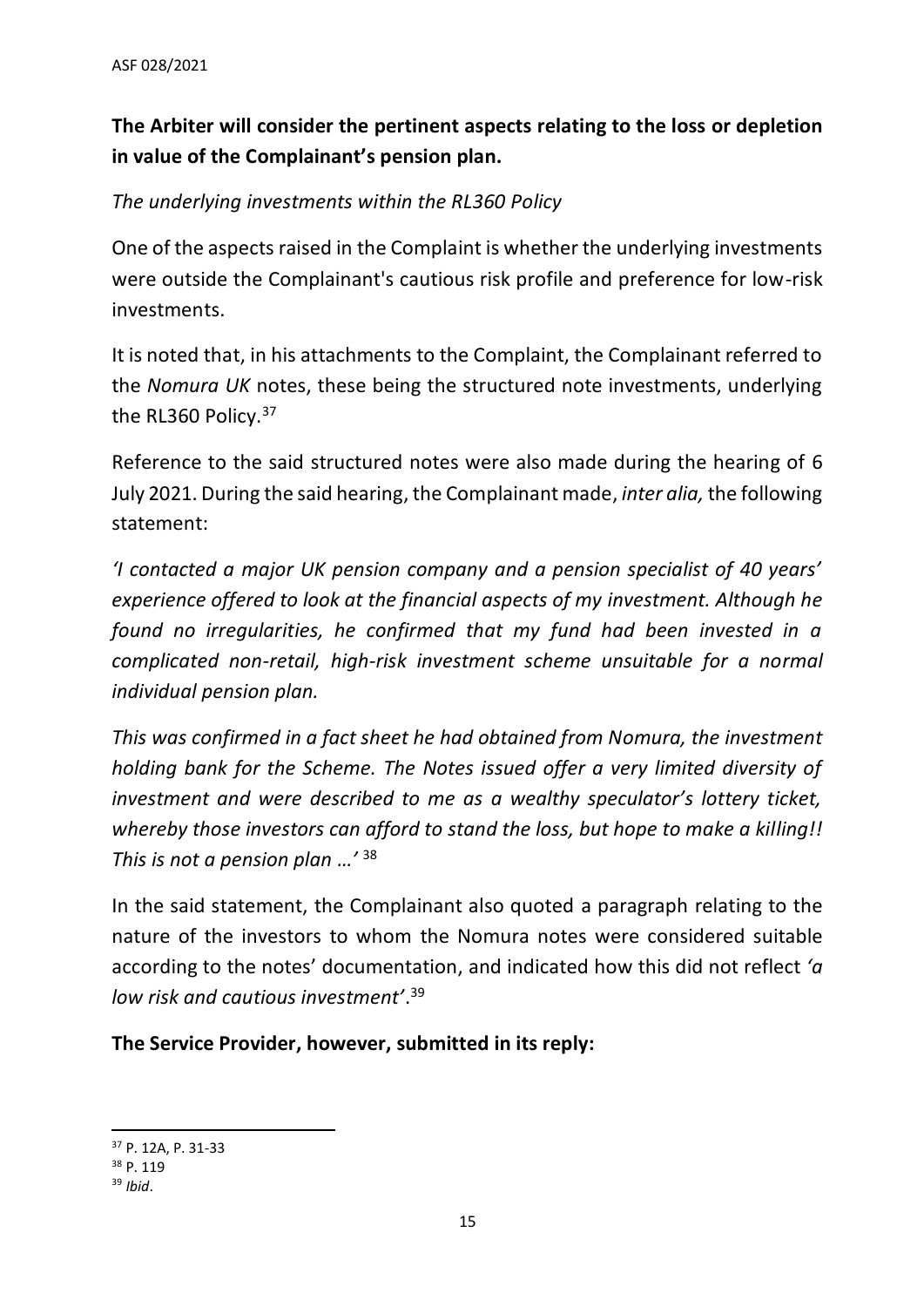*'that the performance of the investments selected does not account for the reduction in value of the Complainant's portfolio'***.** 40

**With respect to the structured note investments underlying the RL360 Policy, STM Malta submitted in its reply that** *'assuming that the Nomura Quarterly Autocallable Note Linked to UK Equities GBP 01/05/2021 is held to maturity'***, 41 and if** *'current market conditions prevail'***, the Complainant would have actually made** *'a profit of GBP4,636.30'* **on the two Nomura notes invested.** 42

**It is further noted that in its email to the Complainant of 3 June 2019, the Service Provider explained** *inter alia* **that:**

*'We would reiterate that the performance of the investment product as a whole does not seem to us to be highly negatively impacted by the Structured note. The reduction in value appears to be caused by withdrawals, charges and currency fluctuation ...'* **<sup>43</sup>**

#### *The cause of the losses*

**The Arbiter must consider first whether the said investments were indeed the cause of the alleged losses/depletion of the Complainant's pension plan in light of the submissions made by the Service Provider on this aspect.** 

A detailed *Policy Transaction Statement* dated 6 April 2022, was provided during the proceedings of this case, which statement clearly indicated the status and performance of the respective underlying investments held within the RL360 Policy. 44

Table A below summarises the underlying investments that were constituted within the RL360 Policy from its commencement, in 2015, till the date of this Complaint as emerging from the *Policy Transaction Statement* of April 2022. The table also indicates the performance of the said investments as at the date of the statement.

<sup>40</sup> P. 44

<sup>&</sup>lt;sup>41</sup> As at the date of the Service Provider's reply, the said investment had not yet matured or been redeemed, and accordingly the position on the *Nomura Quarterly Autocallable Note Linked to UK Equities GBP 01/05/2021* was still open.

<sup>42</sup> P. 43

<sup>43</sup> P. 11

<sup>44</sup> P. 232-246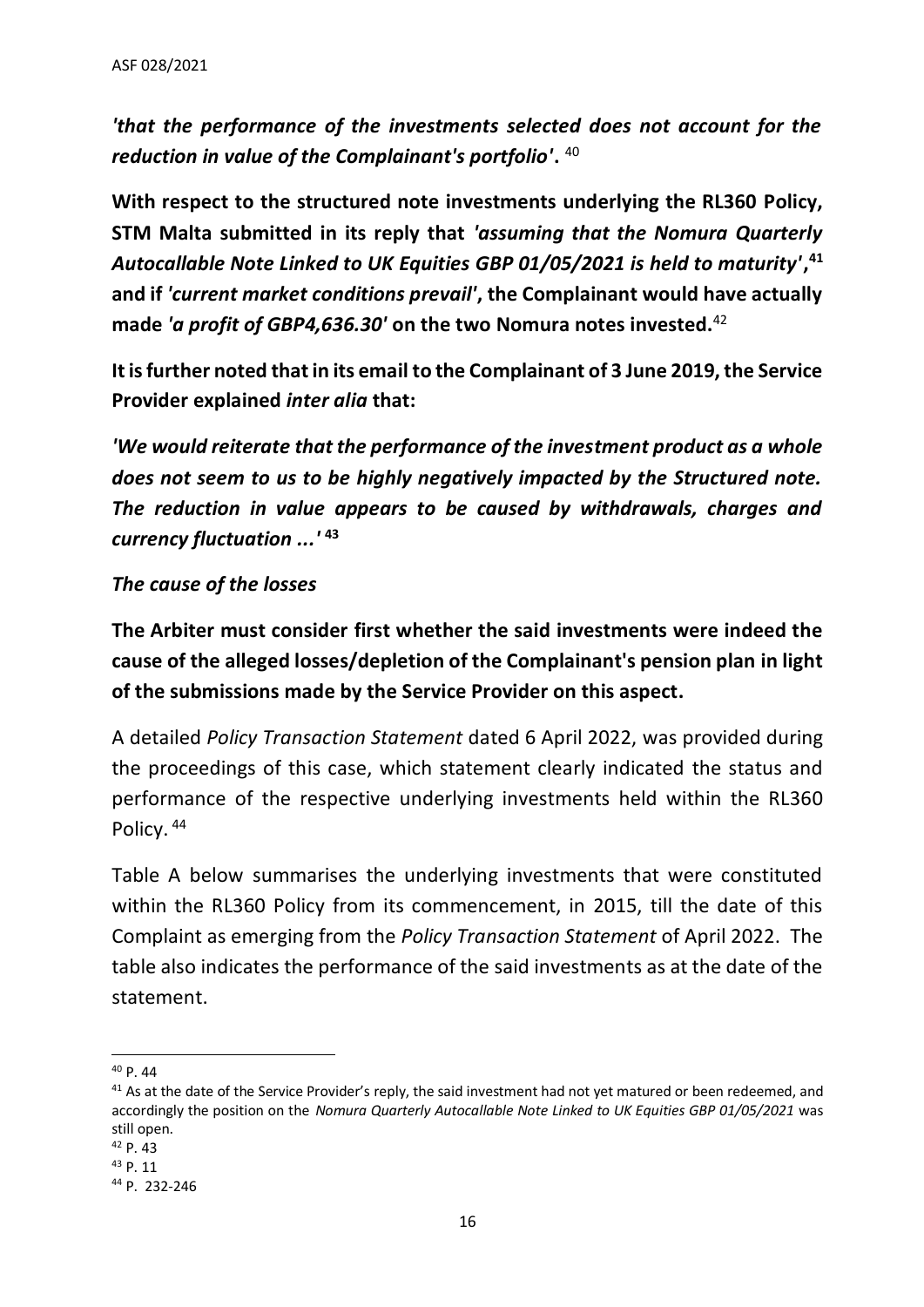| <b>Table A</b> – Underlying Investments within the RL360 Policy as at the date of the |  |  |
|---------------------------------------------------------------------------------------|--|--|
| Complaint                                                                             |  |  |

| Investment<br><b>Name</b>                                             | Date<br>bought | <b>Units</b><br>purchased | <b>CCY</b> | <b>Purchase</b><br>amount | Date sold/<br>matured | <b>Units</b><br>Sold | <b>CCY</b> | Maturity/<br>Sale price | Capital<br>Loss/ Profit<br>(exclusive<br>οf<br>dividends) |
|-----------------------------------------------------------------------|----------------|---------------------------|------------|---------------------------|-----------------------|----------------------|------------|-------------------------|-----------------------------------------------------------|
|                                                                       |                |                           |            |                           | 24-Nov-15             | 5000                 | GBP        | 4,200                   |                                                           |
| Nomura<br>Quarterly                                                   |                |                           |            |                           | 20-Jun-16             | 3000                 | GBP        | 2,340                   |                                                           |
| Autocallable                                                          |                |                           |            |                           | 19-Aug-16             | 3000                 | GBP        | 2,902.50                | $+GBP$                                                    |
| Notes Linked<br>to UK Equities                                        | 09-Apr-15      | 50,000                    | <b>GBP</b> | 50,000                    | 16-Jan-17             | 5000                 | GBP        | 5,259.50                | 5,374.8                                                   |
| <b>GBP</b><br>09/04/2021                                              |                |                           |            |                           | 18-Jan-17             | 12,000               | GBP        | 12,622.80               |                                                           |
|                                                                       |                |                           |            |                           | 09-Jan-18             | 22,000               | GBP        | 28,050.00               |                                                           |
| <b>Nomura</b><br>Quarterly<br>Autocallable<br>Notes Linked            | 08-May-15      | 24,000                    | <b>GBP</b> | 24,000                    | 17-Aug-15             | 5,000                | GBP        | 3,800                   | -GBP739                                                   |
| to UK Equities<br><b>GBP</b>                                          |                |                           |            |                           | 31-Oct-17             | 5,000                | GBP        | 5,461.50                |                                                           |
| 01/05/2021                                                            |                |                           |            |                           | 11-May-21             | 14,000               | GBP        | 14,000                  |                                                           |
| <b>JPM Global</b><br>Income A (acc)<br>$-EUR$                         | 16-Nov-20      | 35.085                    | <b>EUR</b> | 5,000                     | Open<br>position      |                      |            |                         |                                                           |
| Muzinich<br><b>Global Tactical</b><br>Credit Fund<br><b>Acc R EUR</b> | 17-Nov-20      | 45.901                    | <b>EUR</b> | 5,000                     | Open<br>position      |                      |            |                         |                                                           |
| Lazard<br>Rathmore<br>Alternative<br><b>Fund A Acc</b><br><b>EURH</b> | 19-Nov-20      | 52.63                     | <b>EUR</b> | 6,000                     | 31-Mar-22             | 52.63                | <b>EUR</b> | 6,585.50                | +EUR<br>585.50                                            |

Other investments were undertaken in the year 2021 and 2022 within the RL360 Policy, that is, subsequent to the Complaint filed by the Complainant in 2021 with the OAFS according to the same *Policy Transaction Statement*. 45

<sup>45</sup> Namely, an investment of: (i) Eur5,000 in *JO Hambro Global Opportunities Fund EUR I* on 18-Oct-2021; (ii) Eur5,000 in *GAM Star Credit Opportunities (EUR) Ord EUR Acc* on 20-Oct-2021 and (iii) Eur6,000 in the *Smith & Williamson Short Dated Corporate Bond Fund DD* on 26-Jan-2022 – P. 240 & 241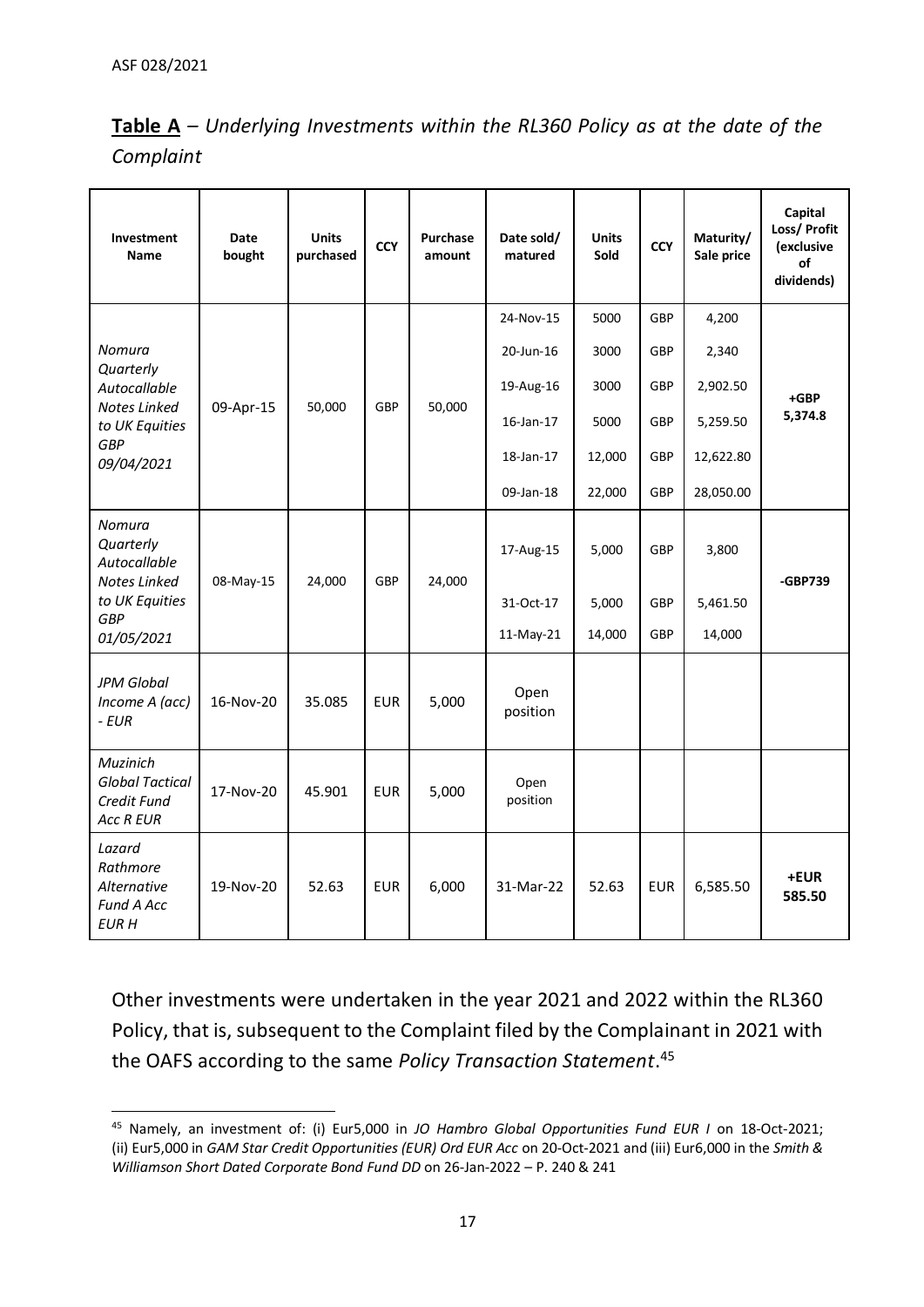**It is clear, from Table A above, that the Complainant has not realised a loss overall on the disputed Nomura structured note investments.<sup>46</sup>**

**Furthermore, according to another** *Policy Valuation Statement* **issued in December 2020, presented during the case, it emerges that the Complainant had also not experienced, at the time of the said statement, any realised nor unrealised losses on the remaining investments which existed at the time of the Complaint. 47**

**The Arbiter is accordingly accepting the Service Provider's submissions that the disputed Nomura structured note investments did not result in a loss of the Complainant's pension scheme.**

**Since the Complainant did not make a loss on the Nomura investments, the Arbiter considers there is no scope, for the purposes of this case, to enter into the merits ofthe allegations made on the suitability or otherwise of the Nomura investments and shall proceed to consider the other key aspects of the Complaint.**

*Depletion of the Complainant's pension plan - Withdrawals from the RL360 Policy*

It is noted that, in its reply, the Service Provider submitted that:

*'Whilst the Complainant has focused on the contribution of the investment performance … he has ignored all factors that need to be considered'***. 48**

**One of the factors that was referred to in this regard by the Service Provider involved the extent of withdrawals undertaken by the Complainant. STM Malta pointed out i***nter alia* **that** *'benefits in excess of Eur31,000 have been paid to the Claimant'***. 49**

<sup>46</sup> Whilst the *Nomura Quarterly Autocallable Notes Linked to UK Equities GBP 09/04/2021* yielded a realised capital gain of GBP5,374.80, the *Nomura Quarterly Autocallable Notes Linked to UK Equities GBP 01/05/2021* yielded a realised capital loss of GBP739. Collectively, the two investments resulted in a net gain of GBP4,635.80.

<sup>47</sup> According to the *Policy Valuation Statement* dated 20 December 2020, the investment into the *JPM Global Income A (acc)* and the *Muzinich Global Tactical Credit Fund ACC* both had unrealised profits as they were valued at EUR5,115.39 and EUR5,050.95 respectively at the time of the said statement – P. 112. A realised gain of EUR585.50 was experienced on the other investment, the *Lazard Rathmore Alternative Fund A Acc EUR H*. <sup>48</sup> P. 44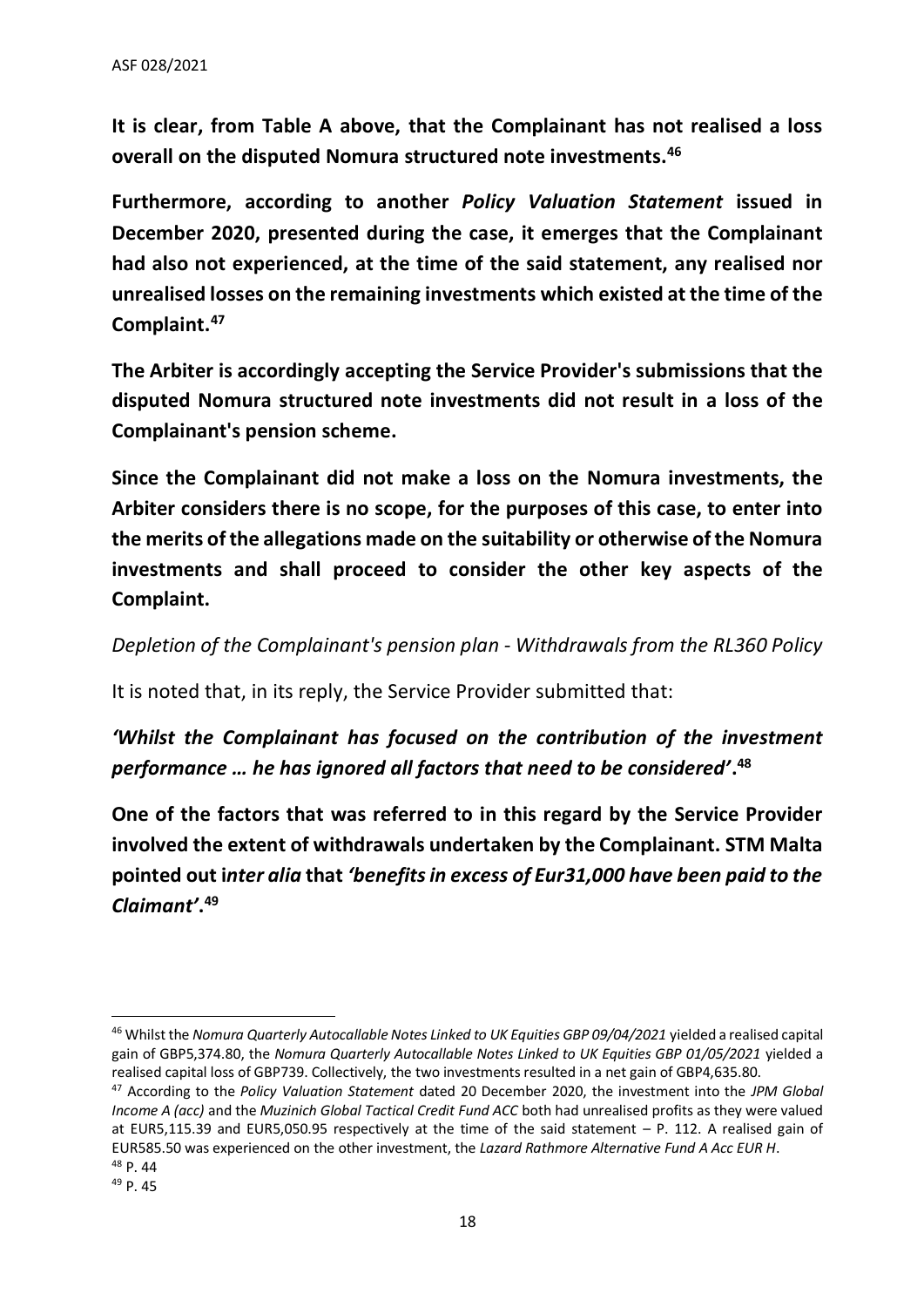**The Arbiter notes that multiple and significant withdrawals did occur over the years from 2015 to 2022.**

**As emerging from the** *Policy Transaction Statement* **dated 6 April 2022 in respect of the RL360 Policy, <sup>50</sup> which statement covered the transactions from the date of the policy commencement till early April 2022, there were cumulative withdrawals amounting in total to EUR43,976.25 and GBP5,696.78 over the said period. Table B below provides a breakdown of the said withdrawals according to the said statement.**

#### **Table B** *– Withdrawals from the RL360 Policy*

| Date      | <b>EUR</b>    | <b>GBP</b>   |
|-----------|---------------|--------------|
| 06-Aug-15 | 1,943.35      |              |
| 21-Aug-15 | 2,774.30      |              |
| 01-Oct-15 | 2,774.30      |              |
| 01-Jan-16 | 2,774.30      |              |
| 20-Jun-16 | 2,490.00      |              |
| 24-Aug-16 | 2,400.00      |              |
| 26-Aug-16 |               | 1,365.00     |
| 10-Nov-16 | 2,375.00      |              |
| 08-Feb-17 | 13,045.00     |              |
| 03-Aug-17 |               | 1,365.00     |
| 14-Sep-17 | 1,045.00      |              |
| 15-Oct-17 | 1,045.00      |              |
| 15-Jan-18 | 1,045.00      |              |
| 15-Apr-18 | 1,045.00      |              |
| 15-Jul-18 | 1,045.00      |              |
| 14-Aug-18 |               | 1,365.00     |
| 15-Oct-18 | 1,045.00      |              |
| 15-Jan-19 | 1,045.00      |              |
| 15-Apr-19 | 1,045.00      |              |
| 29-Oct-19 |               | 1,365.00     |
| 30-Mar-20 |               | 236.78       |
| 04-Apr-22 | 5,040.00      |              |
|           | EUR 43,976.25 | GBP 5,696.78 |

<sup>50</sup> P. 232-246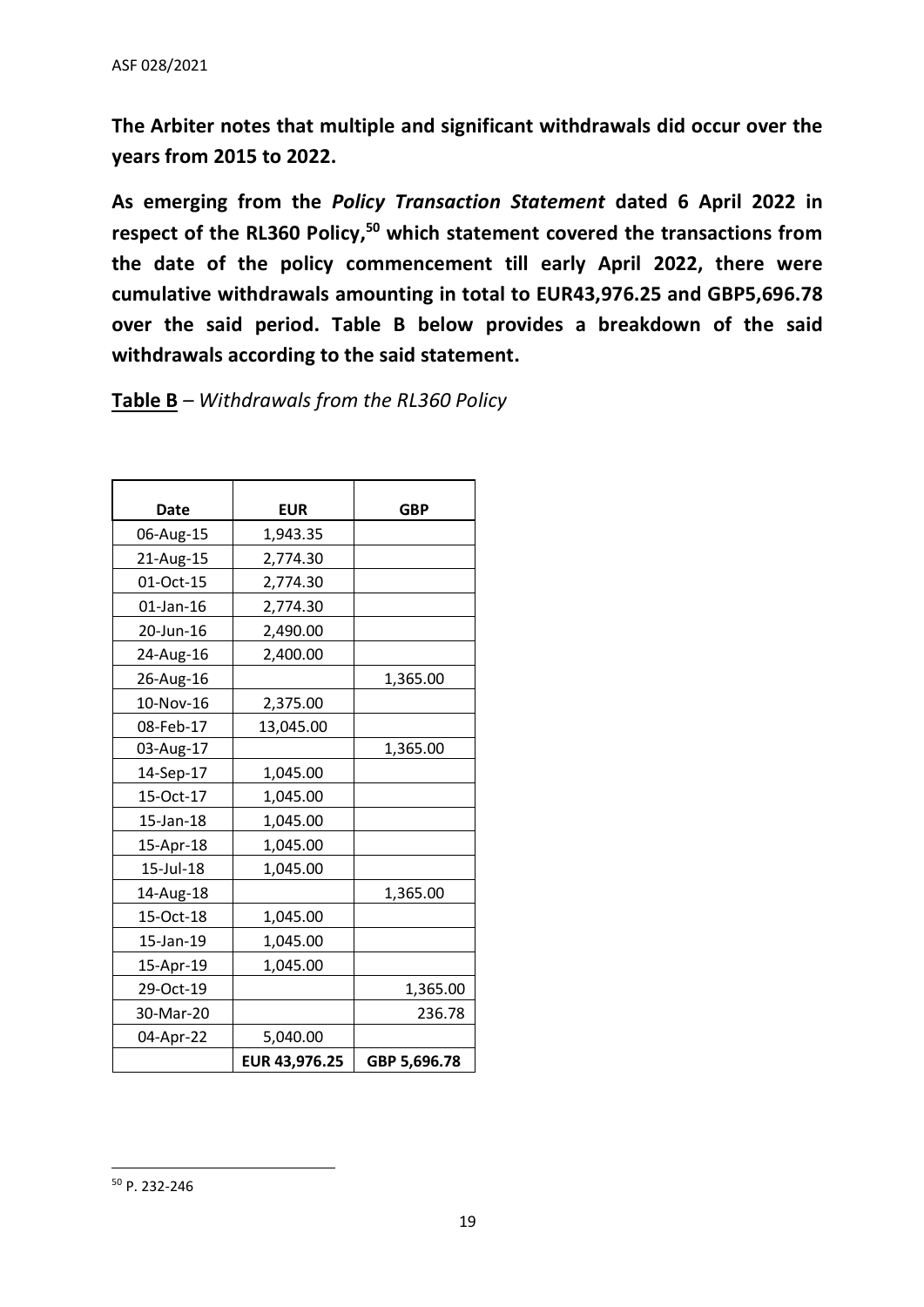The bulk of these withdrawals were drawdowns taken by the Complainant as confirmed by the Service Provider in its reply received by OAFS on 17 March 2021, where the Service Provider stated that *'since March 2015 the Complainant has withdrawn a total of Eur31,316.26 in pension benefits'*. 51

This was not contested by the Complainant.

The Arbiter observes that, accordingly, in addition to the yearly withdrawal of GBP1,365 that was indicated in the respective Royal Skandia and RL360 Policy application form, it appears that the Complainant made other material withdrawals in Euro from his Scheme, such as the *'€12,000 to repay money [he] had borrowed from the bank and others, and to re-roof [his] property'* in 2017 as indicated during the hearing of 6 July 2021, $52$  as well as the latest drawdown indicated of Eur5,000 in 2022. 53

Other withdrawals could have possibly been made to cover other applicable charges, such as the *'Routine Administration Annual Charge'* directly applicable on the Retirement Scheme.<sup>54</sup>

#### *Depletion of the Complainant's pension plan - Currency conversions*

**Another factor that was mentioned by the Service Provider as contributing to the depletion of the Complainant's pension plan involves the claimed adverse foreign exchange movements, namely, the depreciation in value of the GBP against the EUR.**

The Arbiter notes that various conversions from GBP to EUR were done over the seven-year period from August 2015 to January 2022 as emerging from the *Policy Transaction Statement* dated 6 April 2022.

The said currency conversions are summarised in Table C below which also indicates the depreciation in value of Sterling against the EURO over the said period.

<sup>51</sup> P. 42

<sup>52</sup> P. 118

<sup>53</sup> As indicated in the Complainant's email of 17 February 2022 - P. 247

<sup>54</sup> P. 143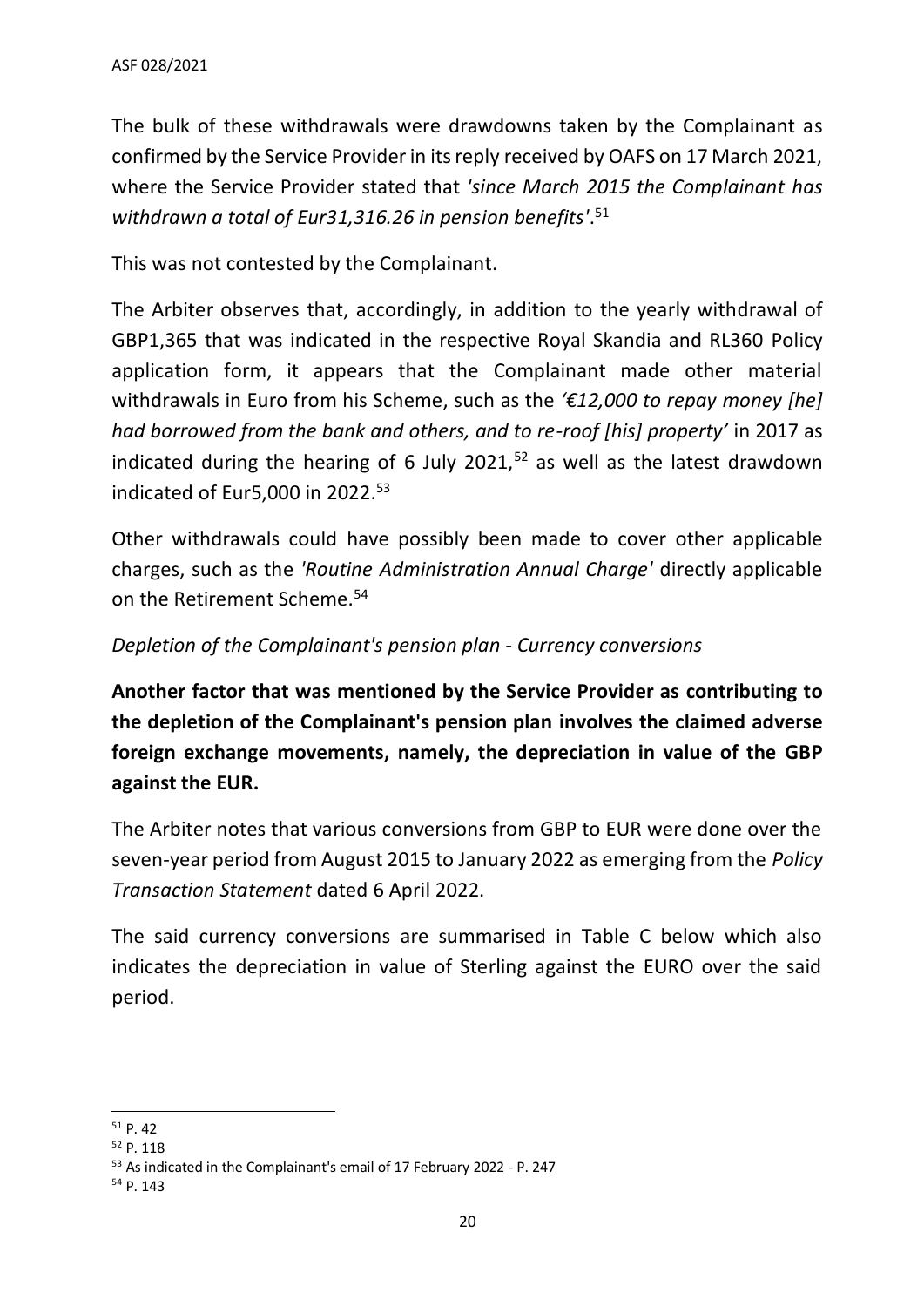| <b>Date</b> | <b>Transaction</b> | <b>CCY</b> | Value     | <b>Transaction</b> | <b>CCY</b> | Value     | <b>Conversion Rate</b><br><b>GBP to EUR</b> |
|-------------|--------------------|------------|-----------|--------------------|------------|-----------|---------------------------------------------|
| 06-Aug-15   | Sell               | <b>GBP</b> | 437.14    | Buy                | <b>EUR</b> | 620.26    | 1.418905                                    |
| 21-Aug-15   | Sell               | <b>GBP</b> | 2,047.20  | Buy                | <b>EUR</b> | 2,822.30  | 1.378615                                    |
| 04-Dec-15   | Sell               | <b>GBP</b> | 5,400     | Buy                | <b>EUR</b> | 7,432.75  | 1.376435                                    |
| 20-Jun-16   | Sell               | <b>GBP</b> | 3,016.80  | Buy                | EUR        | 3,839.40  | 1.272673                                    |
| 24-Aug-16   | Sell               | <b>GBP</b> | 1,117.51  | Buy                | <b>EUR</b> | 1,296.97  | 1.160589                                    |
| 08-Feb-17   | Sell               | <b>GBP</b> | 14,246.35 | Buy                | <b>EUR</b> | 16,508.84 | 1.158812                                    |
| 14-Sep-17   | Sell               | <b>GBP</b> | 2,690.94  | Buy                | EUR        | 2,995.20  | 1.113068                                    |
| 30-Jan-18   | Sell               | <b>GBP</b> | 3,745.89  | Buy                | <b>EUR</b> | 4,208.01  | 1.123367                                    |
| 06-Jul-18   | Sell               | <b>GBP</b> | 2,725.86  | Buy                | <b>EUR</b> | 3,050     | 1.118913                                    |
| 10-Jan-19   | Sell               | <b>GBP</b> | 5,478.21  | Buy                | <b>EUR</b> | 6,000     | 1.095248                                    |
| 11-Nov-20   | Sell               | <b>GBP</b> | 18,594.76 | Buy                | <b>EUR</b> | 20,739.60 | 1.115346                                    |
| 13-Oct-21   | Sell               | <b>GBP</b> | 10,000    | Buy                | <b>EUR</b> | 11,674.26 | 1.167426                                    |
| 20-Jan-22   | Sell               | <b>GBP</b> | 4,000     | Buy                | <b>EUR</b> | 4,753.66  | 1.188415                                    |

## **Table C** *– Currency conversions*

Whilst during the proceedings of this case no explanations were provided as to the rationale for the said conversions, it is noticed that the period of the said conversions was often reflective of the period of the withdrawals and/or the period of the purchase of investments denominated in Euro as listed in Tables A and B above.

## *Depletion of the Complainant's pension plan – Fees paid*

**In his Complaint, the Complainant highlighted** *inter alia* **that now he can no longer draw a pension and also referred to the high early redemption fees that would apply on his remaining pension amount in case of surrender of his current policy.** 

**The Complainant also referred to the impact that fees had left on his pension plan, during the hearing of 6 July 2021. During the said hearing he pointed out that:**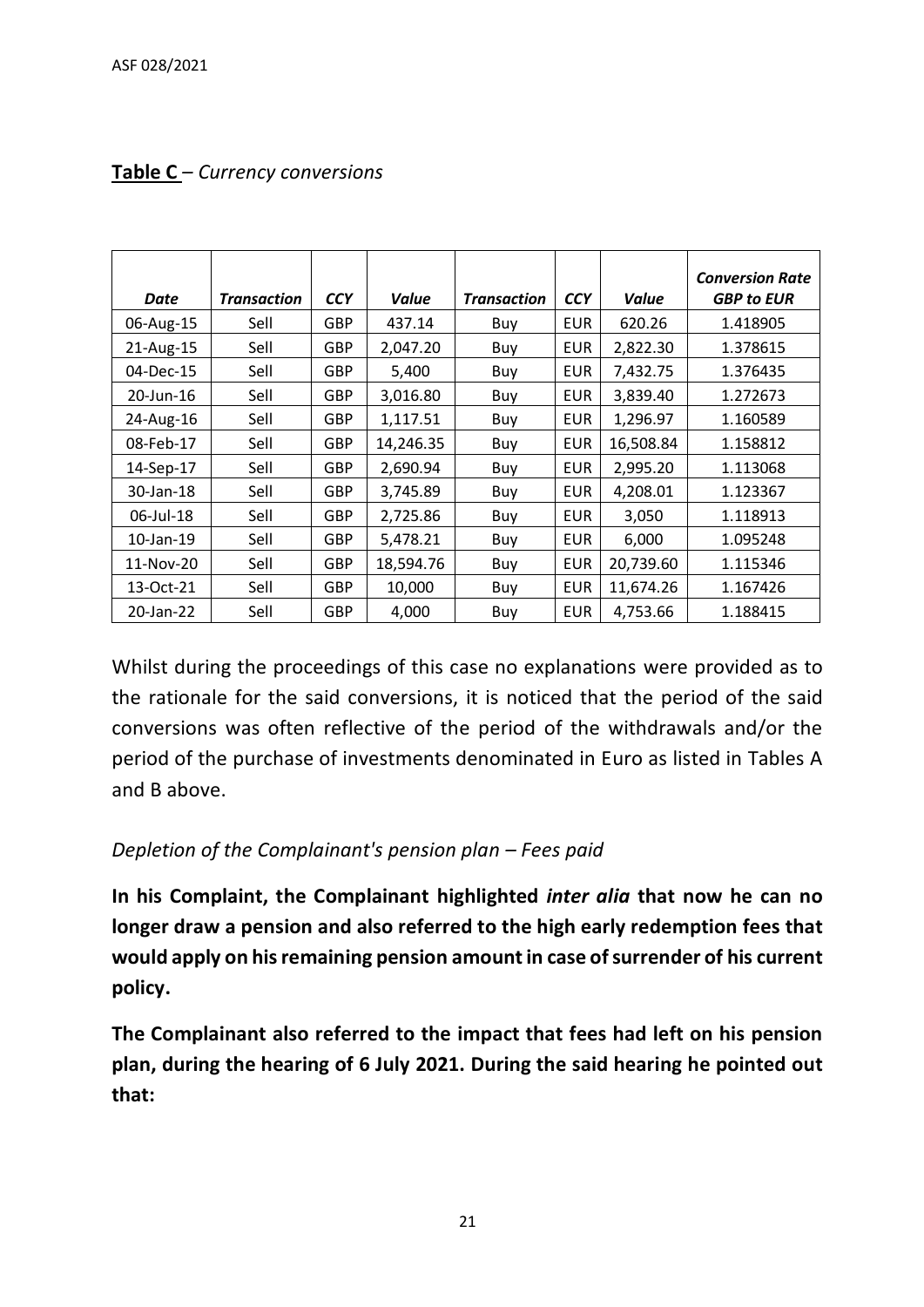*'Management fees are likely to have been considerably less than the quarterly service fee of £90 and a £20 dealing charge on each transaction. Early redemption charges and other commissions would also possibly have reduced the values of my fund'***. 55**

**According to Article 19(3)(b) of Chapter 555 of the Laws of Malta, in determining the complaint, the Arbiter has to take into consideration '***the particular circumstances of the case';* **and, in this particular case, the question of fees features prominently in the complaint, and which cannot be ignored by the Arbiter.**

**After a careful analysis of the facts as resulting from the documents and from the submissions made during the hearing of the case, the Arbiter is convinced that fees paid had a material bearing on the performance of the Scheme, as also acknowledged by the Service Provider itself.<sup>56</sup>**

**The Arbiter shall consider this aspect in more detail given the particular circumstances of this case which includesthe purchase, redemption and further purchase of an underlying policy within the Complainant's Retirement Scheme.** 

**Firstly, it is noted that, as indicated earlier in this decision, the Royal Skandia Policy was redeemed** *just after two years from its purchase***. This led to considerable early surrender charges being applied.**

**At the time of surrender, the Royal Skandia Policy had a Policy Value of EUR114,704.40. After the payment of the surrender fees, the actual surrender value ended up being EUR105,163.36.<sup>57</sup>**

The Charges Schedule of the Royal Skandia Policy specified an *'Early Withdrawal Charge'* of *'8.500000% reducing by 1.062% per year from the Policy date to nil after 8 years based on the relevant Premium paid'*. 58

<sup>55</sup> P. 122

<sup>56</sup> In its email of 3 June 2019, STM Malta stated that '*The reduction in value appears to be caused by withdrawals, charges and currency fluctuation…'* – P. 11

<sup>57</sup> P. 200

<sup>58</sup> P. 159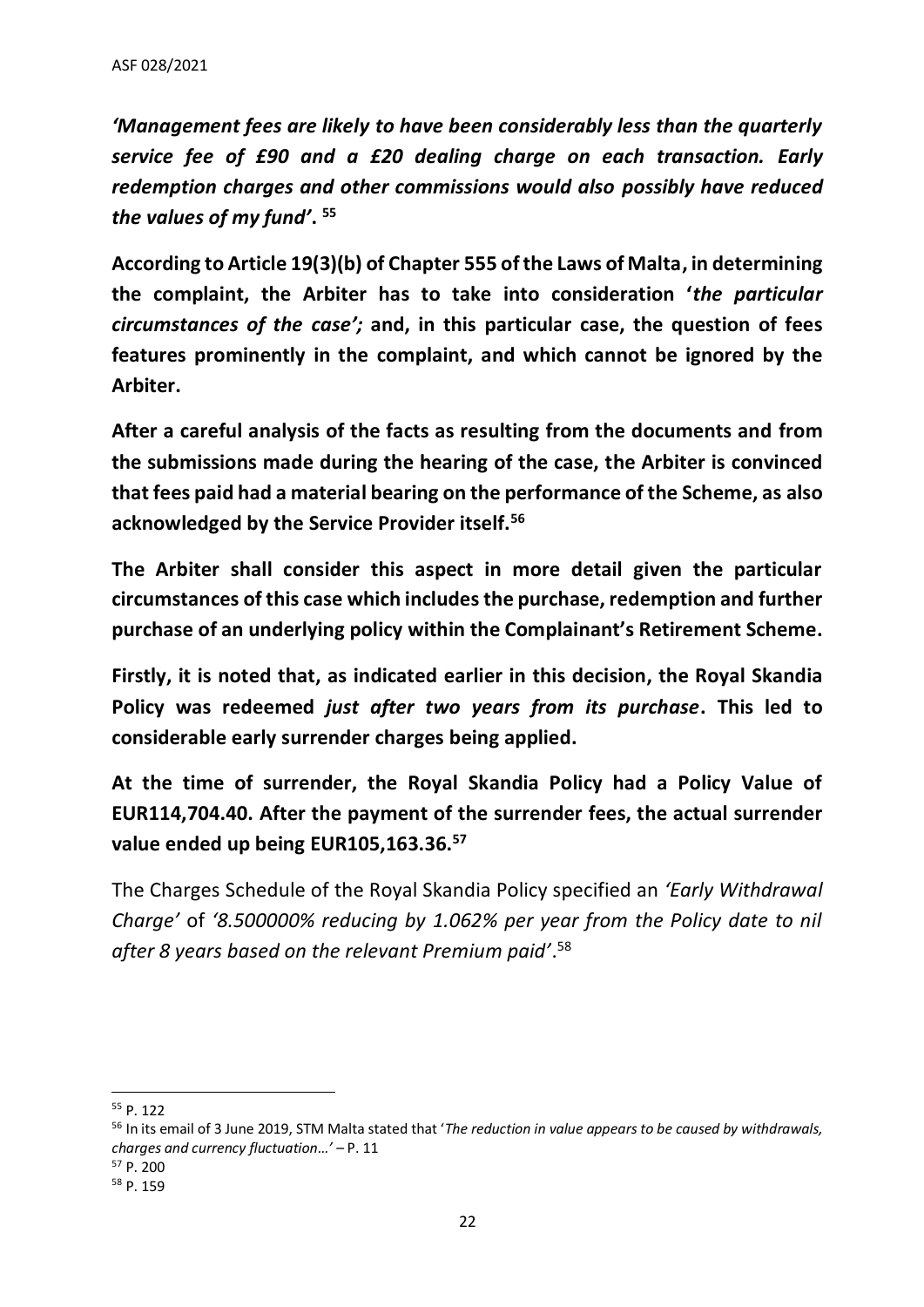Such charge was reflected in the *Confirmation of Full Surrender* letter dated 30 January 2015 issued by Old Mutual International (formerly Royal Skandia) in respect of the surrender of the Royal Skandia Policy.

**According to the said letter, an** *Early Surrender Charge* **was applied at the time of the surrender of the Royal Skandia Policy in the amount of EUR8,786.18.<sup>59</sup> Other charges were also applied on the policy at the time of surrender, with the**  *'Total surrender costs'* **of the Royal Skandia Policy amounting overall to EUR9,541.04**. 60

**This reflects a staggering 8.3179% in surrender fees applicable on the policy value at the time.**<sup>61</sup>

**The said surrender fees are in addition to, and apart from, the other charges that applied on the Royal Skandia Policy since inception as per the** *Charges Schedule* **dated 30 October 2012 enclosed with the policy document.<sup>62</sup>**

**With respect to the RL360 Policy that replaced the Royal Skandia Policy, the Arbiter notes that, as emerging from the** *Policy Transaction Statement* **dated 6 April 2022, multiple fees were charged on this Policy (such as a '***Percentage Administration Fee'; 'Flat Administration Fee'; 'Renewal/Trail Commission'; 'Custody Charge'; 'Dealing Charge'; 'Interest Charge'; and 'Investment Adviser Fee'***).** 

**Over a seven-year period, from April 2015 to March 2022, the charges applied and accumulated altogether on the RL360 Policy alone, were calculated according to the** *Policy Transaction Statement* **dated 6 April 2022, to amount in total to the material amount of EUR14,306.75**. <sup>63</sup> **This amounts to 13.621% in fees charged on the initial premium placed into this policy over the said period.** 64

<sup>59</sup> P. 200

<sup>60</sup> *Ibid.*

<sup>61</sup> EUR9,541.04 of EUR114,704.40

<sup>62</sup> P. 185-186

<sup>63</sup> Made up of the following totals as at 6 April 2022: EUR7,131.88 in *Percentage Administration Fee* (€254.71 charged every three months); EUR4,630.72 in *Flat Administration Fee* (ranging from €150 to €180 charged also every three months); Eur1,186.18 in *Renewal/Trail Commission* (ranging from €42 to €118 charged every three months from Jun 2015 to Feb 2019; Eur768 in *Custody Charge*; Eur144 in *Dealing Charges*; Eur90.75 in *Interest Charge*; and Eur355.22 in *Investment Adviser Fees*.

<sup>64</sup> EUR14,306.75 of EUR105,037.08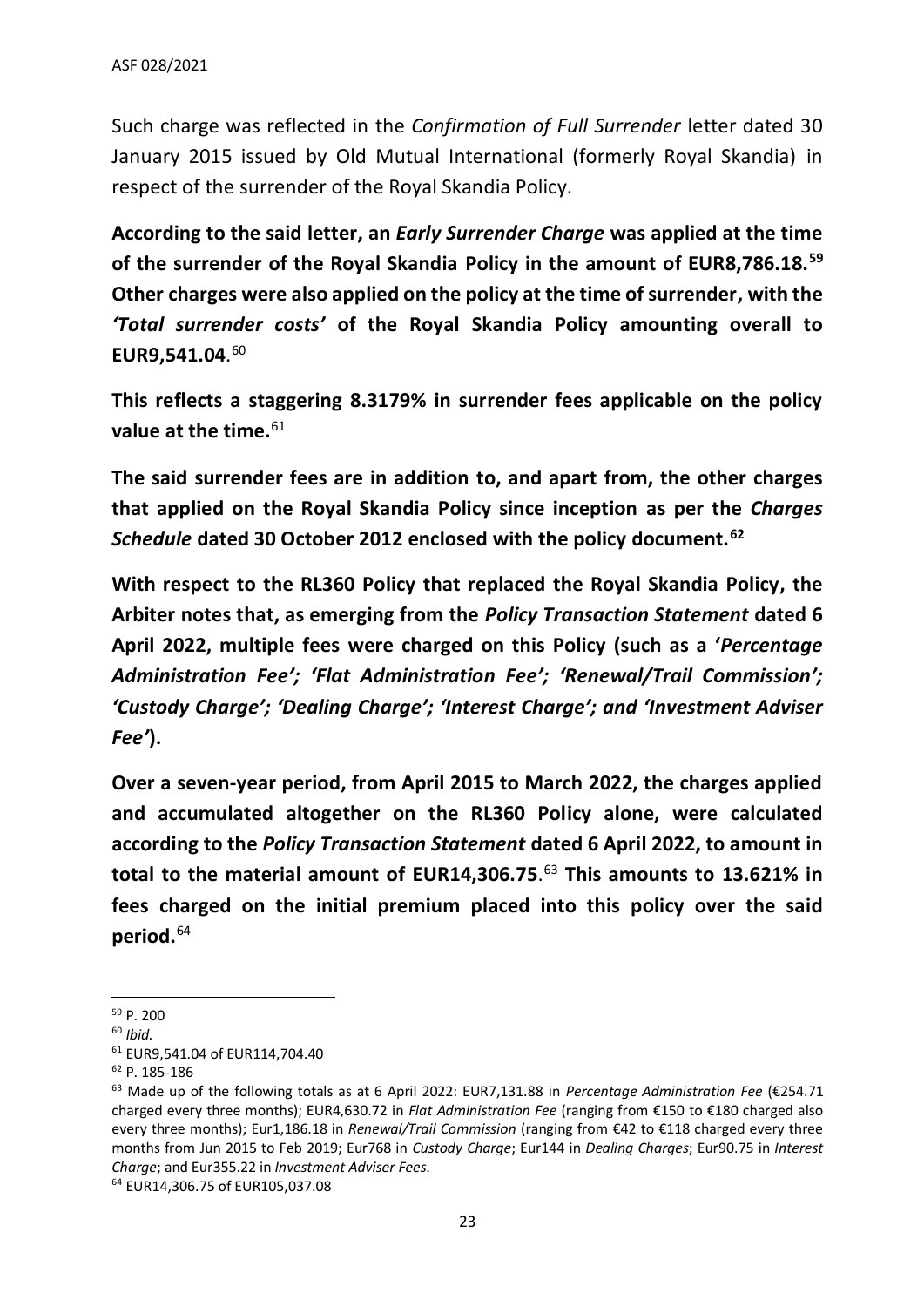**In addition to the material amount of fees already paid on the RL360 Policy, the Complainant would now be subject to a further exit surrender charge on the RL360 Policy to surrender this policy.**

**The Complainant indicated that he** *'would be subject to fees of nearly 7000 euros'***<sup>65</sup> to exit from his current RL360 Policy with the Service Provider submitting in turn that the surrender penalty would actually be lower given that** *'a surrender penalty of Eur4,839.58, rather than the Eur7,000 would be incurred if the investment were encashed at the present time'***. 66**

**These surrender fees are over and above the fees already paid on the RL360 Policy.**

#### *Other observations*

#### *Obligations of the Service Provider*

One key duty, which emerges from the primary legislation itself, applicable to STM Malta as the Retirement Scheme Administrator, is the duty to *'act in the best interests of the scheme'.* 

This is outlined in Article 19(2) of the Special Funds (Regulation) Act, 2022 ('SFA') - which was the first legislative framework which applied to the Scheme and the Service Provider until this framework was repealed and replaced by the Retirement Pensions Act (Chapter 514 of the Laws of Malta) ('RPA') that eventually came into force on the 1 January 2015.<sup>67</sup> The duty to act in the best interests of the scheme is also outlined in Article 13(1) of the RPA*.*

Apart from the main legislation itself, there are various principles and conditions outlined in the general conduct of business rules/standard licence conditions issued by the Malta Financial Services Authority ('MFSA') under the SFA/RPA regime respectively applicable to the Service Provider in its role as Retirement Scheme Administrator.

<sup>65</sup> P. 4

<sup>66</sup> P. 42

<sup>67</sup> *Retirement Pensions Act, Cap. 514/Circular letter issued by the MFSA -*

*https://www.mfsa.com.mt/firms/regulation/pensions/pension-rules-applicable-as-from-1-january-2015/*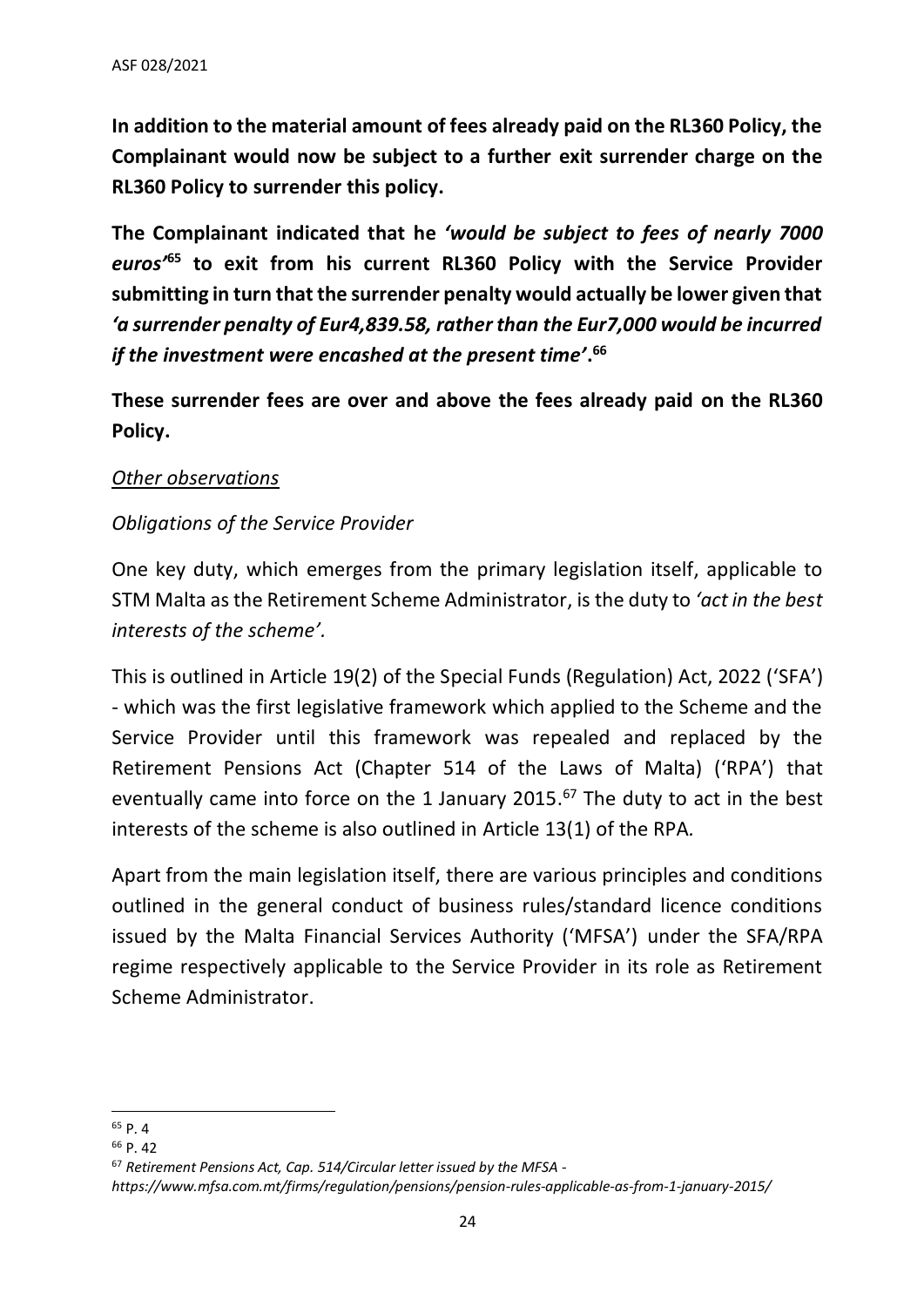With respect to this case, it is pertinent to note the following general rules:<sup>68</sup>

a) Rule 2.6.2 of Part B.2.6 titled '*General Conduct of Business Rules applicable to the Scheme Administrator*' of the '*Directives for Occupational Retirement Schemes, Retirement Funds and Related Parties under the Special Funds (Regulation) Act*, *2002'* ('the Directives'), which applied to STM Malta as a Scheme Administrator under the SFA, provided that:

'*The Scheme Administrator shall act with due skill, care and diligence – in the best interests of the Beneficiaries* …'.

The same principle continued to apply under the rules issued under the RPA.

Rule 4.1.4, Part B.4.1 titled '*Conduct of Business Rules*' of the Pension Rules for Service Providers dated 1 January 2015 issued in terms of the RPA, and which applied to STM Malta as a Scheme Administrator under the RPA, provided that:

'*The Service Provider shall act with due skill, care and diligence* …'.

b) Rule 2.7.1 of Part B.2.7 titled '*Conduct of Business Rules related to the Scheme's Assets*', of the Directives issued under the SFA, which applied to STM Malta as a Scheme Administrator under the SFA, provided that:

# '*The Scheme Administrator shall arrange for the Scheme assets to be invested in a prudent manner and in the best interest of Beneficiaries* …'.

The same principle continued to apply under the rules issued under the RPA. Standard Condition 3.1.2, of Part B.3 titled '*Conditions relating to the investments of the Scheme*' of the Pension Rules for Personal Retirement Schemes dated 1 January 2015 issued in terms of the RPA, provided that:

'*The Scheme's assets shall be invested in a prudent manner and in the best interest of Members and Beneficiaries and also in accordance with the investment rules laid out in its Scheme Particulars and otherwise in the Constitutional Document and Scheme Document*'.

<sup>&</sup>lt;sup>68</sup> Emphasis added by the Arbiter.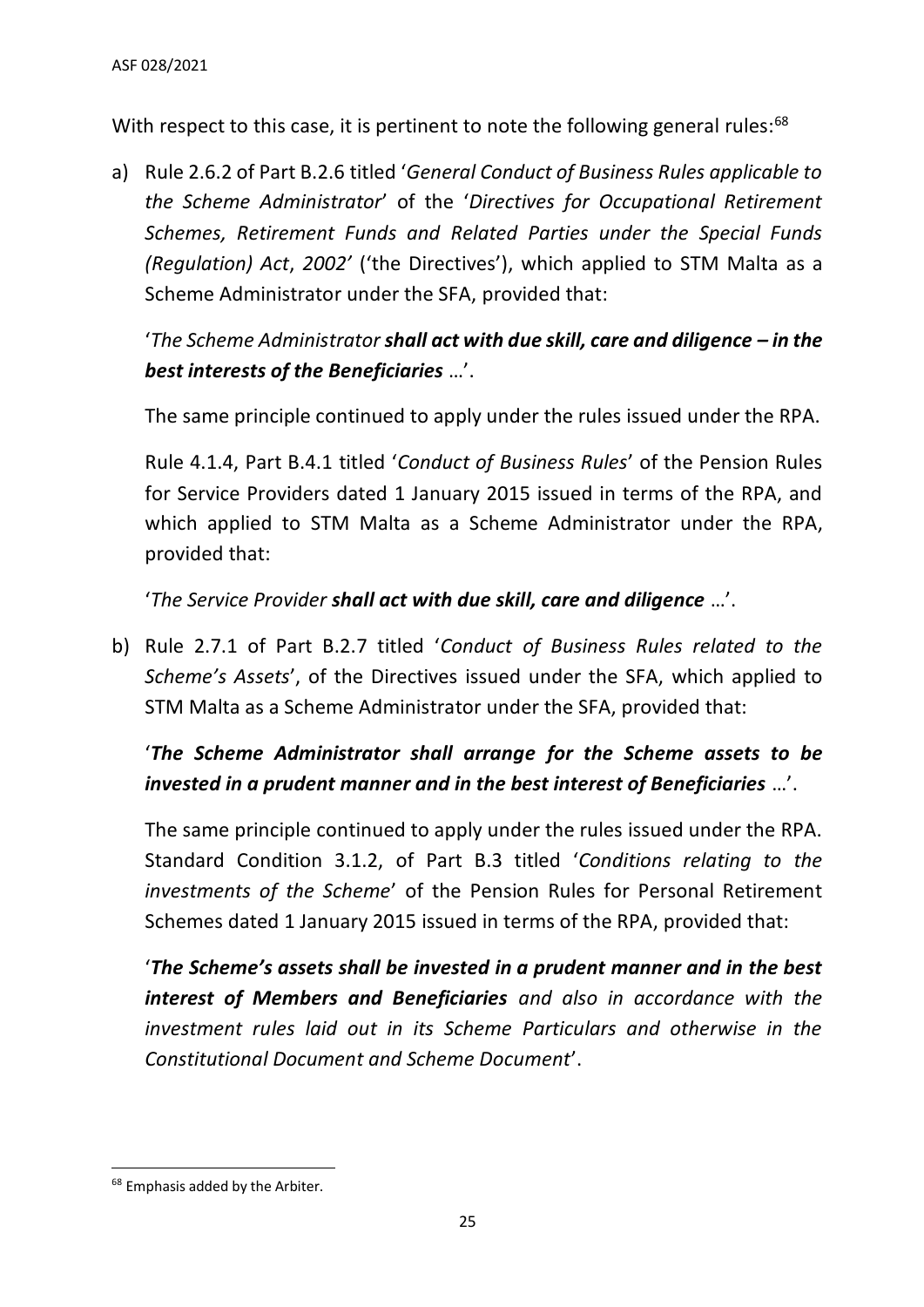## *Trustee and Fiduciary obligations*

The Trusts and Trustees Act ('TTA'), Chapter 331 of the Laws of Malta is also relevant for STM Malta considering its role as Trustee of the Scheme.

Article 21(1) of the TTA which deals with the '*Duties of trustees*', *inter alia,* stipulates that the trustee should act as a *bonus paterfamilias.*

The said article provides that:

*'(1) Trustees shall in the execution of their duties and the exercise of their powers and discretions act with the prudence, diligence and attention of a bonus paterfamilias, act in utmost good faith and avoid any conflict of interest'.* 

It is also to be noted that Article 21(2)(a) of the TTA, further specifies that:

*'Subject to the provisions of this Act, trustees shall carry out and administer the trust according to its terms; and, subject as aforesaid, the trustees shall ensure that the trust property is vested in them or is under their control and shall, so far as reasonable and subject to the terms of the trust, safeguard the trust property from loss or damage …'.* 

**In its role as Trustee, STM Malta was accordingly duty bound to administer the Scheme and its assets to high standards of diligence and accountability**.

The trustee, having acquired the property of the Scheme in ownership under trust, had to deal with such property '*as a fiduciary acting exclusively in the interest of the beneficiaries, with honesty, diligence and impartiality*'.<sup>69</sup>

As has been authoritatively stated:

'*Trustees have many duties relating to the property vested in them. These can be summarized as follows: to act diligently, to act honestly and in good faith and with impartiality towards beneficiaries, to account to the beneficiaries and to provide them with information, to safeguard and keep control of the trust property and to apply the trust property in accordance with the terms of the trust'*. 70

<sup>69</sup>Editor Max Ganado, '*An Introduction to Maltese Financial Services Law'*, Allied Publications 2009, p. 174 <sup>70</sup> *Op. Cit*., p. 178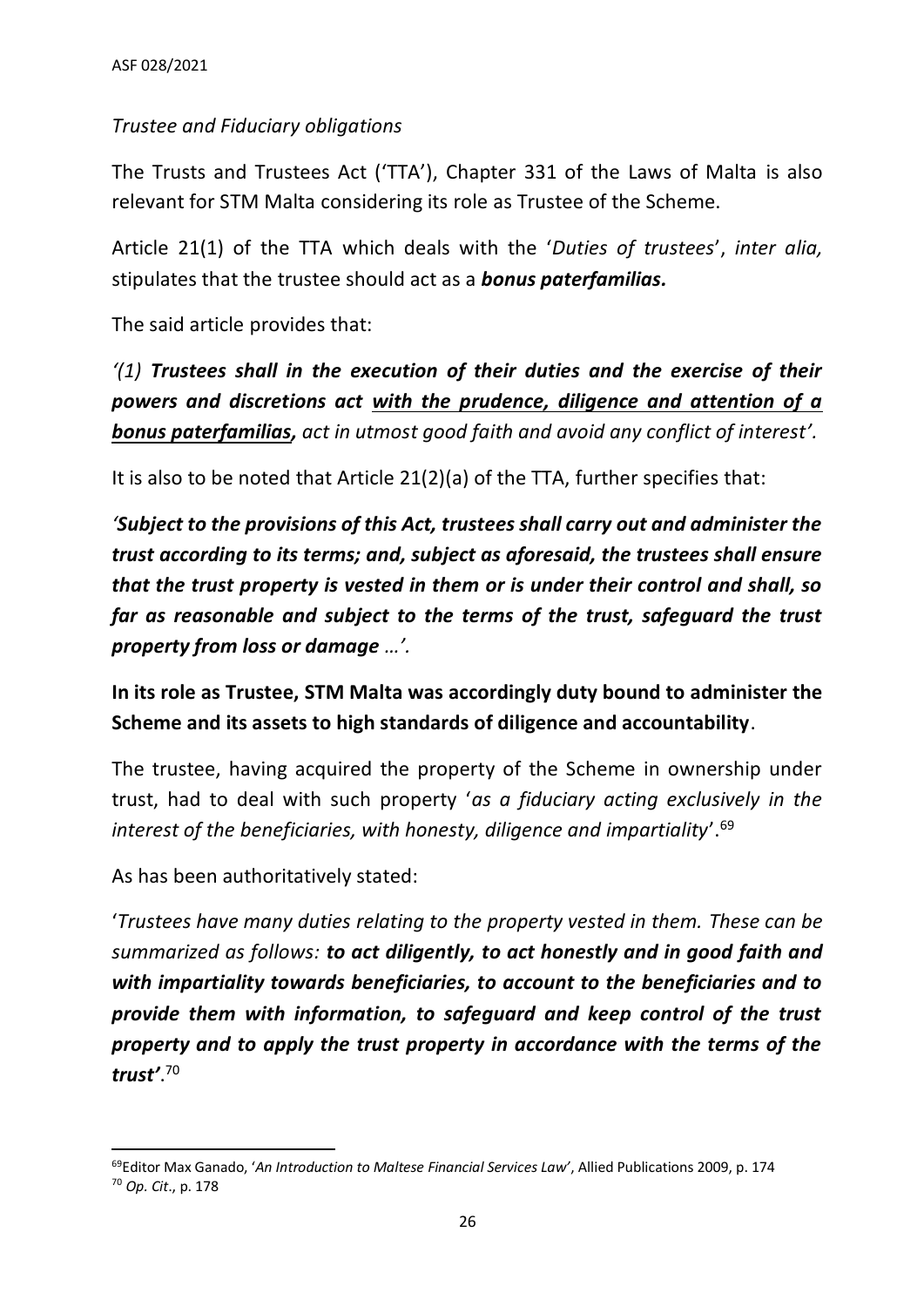The fiduciary and trustee obligations were also highlighted by MFSA in one of its publications where it was stated that:

*'In carrying out his functions, a RSA [retirement scheme administrator] of a Personal Retirement Scheme has a fiduciary duty to protect the interests of members and beneficiaries. It is to be noted that by virtue of Article 1124A of the Civil Code (Chapter 16 of the Laws of Malta), the RSA has certain fiduciary obligations to members or beneficiaries, which arise in virtue of law, contract, quasi-contract or trusts. In particular, the RSA shall act honestly, carry out his obligations with utmost good faith, as well as exercise the diligence of a bonus paterfamilias in the performance of his obligations'.*<sup>71</sup>

Although this Consultation Document was published in 2017, MFSA was basically outlining principles established both in the TTA and the Civil Code which had already been in force prior to 2017.

**The above are considered to be crucial aspects which should have guided STM Malta in its actions**.

## *Final observations - Lack of care and diligence*

**In the particular circumstances of this case, the Arbiter considers that there is certain validity to the Complainant's claim regarding the Service Provider's lack of** *'duty of care and due diligence'***, <sup>72</sup> and the claim of the RL360 Policy<sup>73</sup> being inappropriate considering his financial position.**

**This is in view of various factors and particular circumstances of the case in question, including the following aspects:**

(i) *Profile/Financial Position* – **The fact that the Complainant was already retired, and close to 70 years old when he applied to join the Scheme, as well as the size of his pension scheme which initially had an investible premium of Eur137,822.40, the Complainant's low disposable income and** 

 $71$  Page 9 – Consultation Document on Amendments to the Pension Rules issued under the Retirement Pensions Act [MFSA Ref: 09-2017], dated 6 December 2017.

<sup>72</sup> P. 121

 $<sup>73</sup>$  The RL360 Policy is still in existence and held by the Service Provider on behalf of the Complainant in its role as</sup> trustee of the Scheme.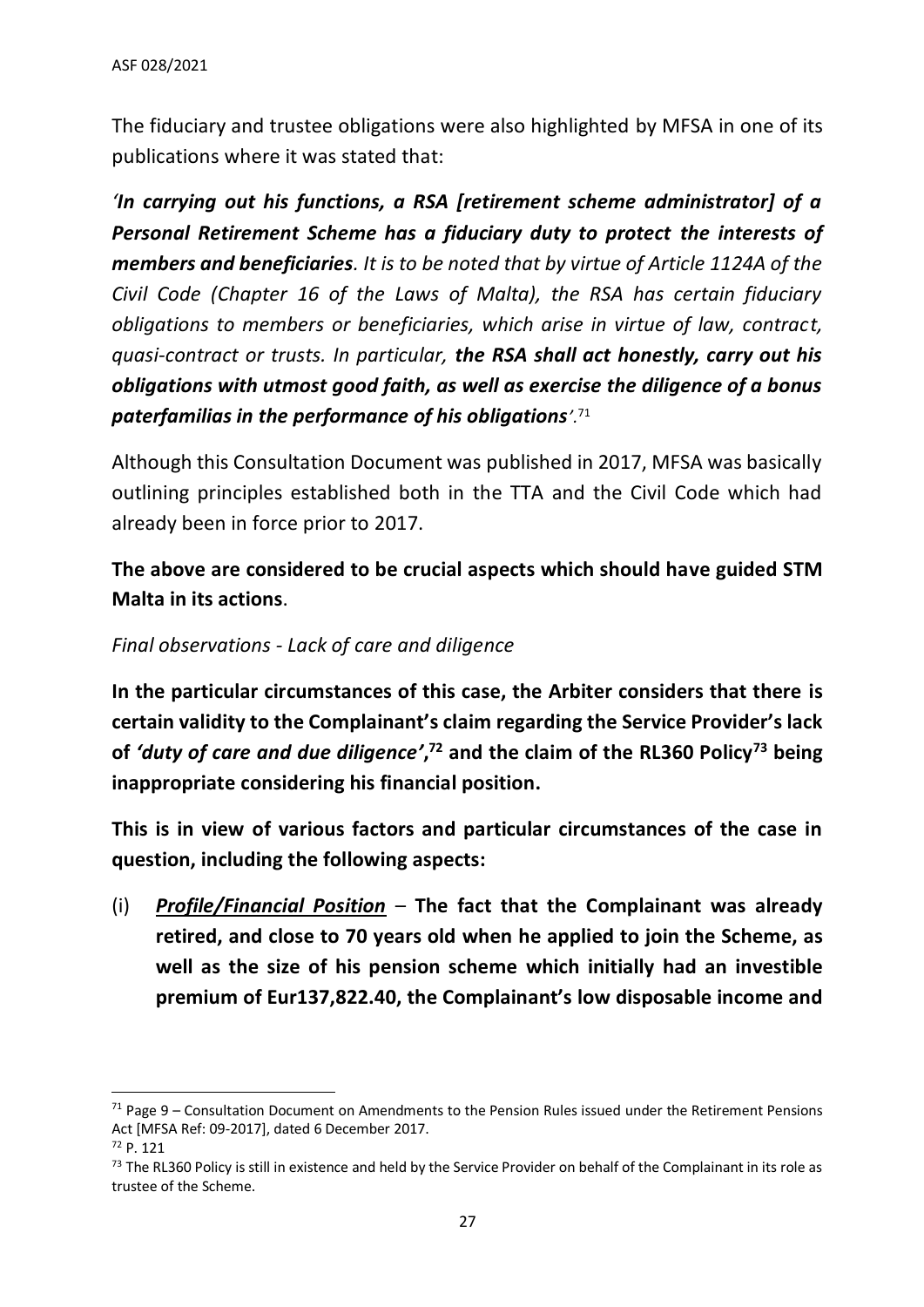**his need for regular withdrawals as outlined in more detail above, cannot be ignored or not given their due importance altogether.**

**This is particularly in the context of the feasibility of the whole arrangement and the possibility of achieving the Scheme's purpose, that of providing retirement benefits.**

**The material decisions taken within the Scheme, including the surrender of an already existing policy to a similar one and the extensive withdrawals made along the years have also to be considered in such context together with other factors as outlined below.**

(ii) *Extent of Charges -* **The Arbiter cannot also help but notice the extent of charges that the Complainant ended up paying, and is still subject to, with respect to the policies underlying the Scheme.**

**As already highlighted in this decision, such fees do result in a material adverse impact on his Retirement Scheme which impinge on the achievement of the same objective of the Scheme.** 

**The adverse material impact of substantial charges, including surrender fees incurred by (and still applicable to) the Complainant, substantially compound further the adverse impact of the material withdrawals undertaken throughout the years and the adverse exchange rate movements mentioned above.**

**The fees of EUR14,306.75 that the Complainant paid in total over the years on the RL360 Policy till 6 April 2022, and the hefty surrender charges of EUR9,541.04 paid on the surrender of the Royal Skandia Policy together, on their own, account to 17.30%<sup>74</sup> of the Complainant's original premium of EUR137,822.40.** 

The actual total charges paid between the two policies would actually be higher as such figure excludes other fees paid on the Royal Skandia Policy paid prior to the surrender of such policy. Such figure also excludes the new surrender charges that would apply in case of the surrender of the RL360 Policy.

<sup>74</sup> €23,847.79 (€14,306.75+€9,541.04) of the original premium of €137,822.40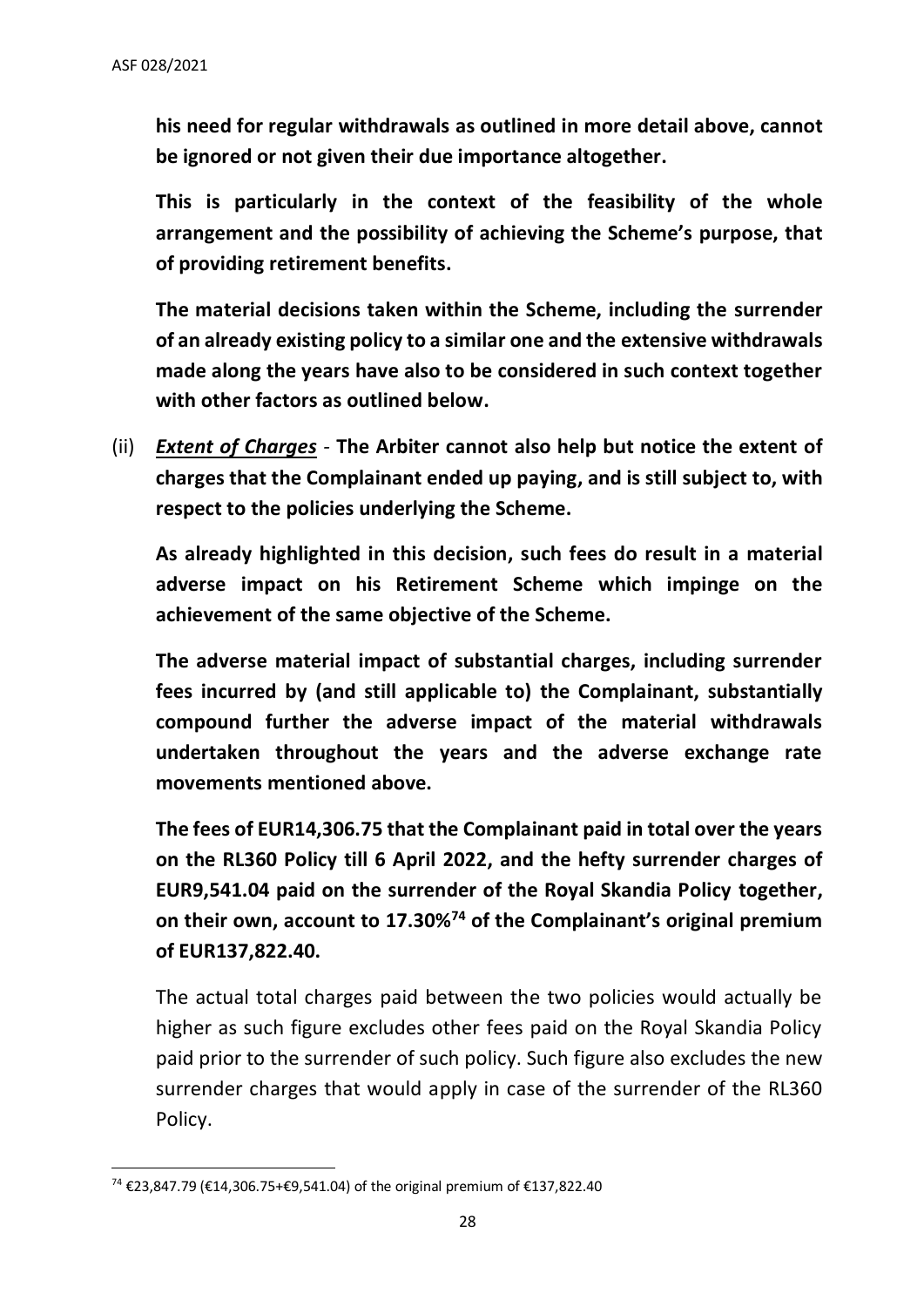As indicated above, **there is still a high surrender fee that would be incurred by the Complainant on the RL360 Policy if the Complainant proceeds to surrender this policy.**

**Had the Complainant retained his original Royal Skandia Policy, the Complainant would have avoided paying the surrender fees of EUR9,541.04 and would now not be subject to a further exit fee, as the exit fee structure on the Royal Skandia Policy would have become nil after 8 years, that is, by end October 2020.**<sup>75</sup>

**Moreover, he would have been able to surrender the underlying policy by the end of the year 2020, as the option indicated in his Complaint filed in 2021, and thus also avoid incurring the recurrent administration fees applicable on the RL360 Policy which themselves also have an adverse material impact on his remaining pension value.**

**The additional exit fee on the RL360 Policy was indicated by the Service Provider as amounting to Eur4,839.59 at the time of its reply in March 2021.**

**It is noted that this further fee is equivalent to approximately 13% of his recent policy value which as at 20 December 2020 stood at Eur36,243.34.**<sup>76</sup>

**The Arbiter further notes that since the last policy valuation of December 2020, the Complainant's pension kept incurring over Eur1,700 in yearly fees on the RL360 Policy in** *Percentage Administration Fee***<sup>77</sup> and** *Flat Administration Fee***. <sup>78</sup> These two administration fees alone together amount to nearly 5% in recurrent fees of the Complainant's remaining value of his pension scheme. 79**

(iii) *Inadequate basis for the transfer to a similar policy and for incurring the hefty early surrender fees on the original policy whilst being subject to a new, lengthier and higher exit fee structure on the new policy*

<sup>75</sup> P. 156

<sup>76</sup> P. 112

<sup>77</sup> Of Eur254.71 every three months.

 $78$  Of approx. Eur175 every three months.

 $79$  (Eur254.71 x 4 = Eur1,018.84) + (Eur175x4 = Eur700) of Eur36,243.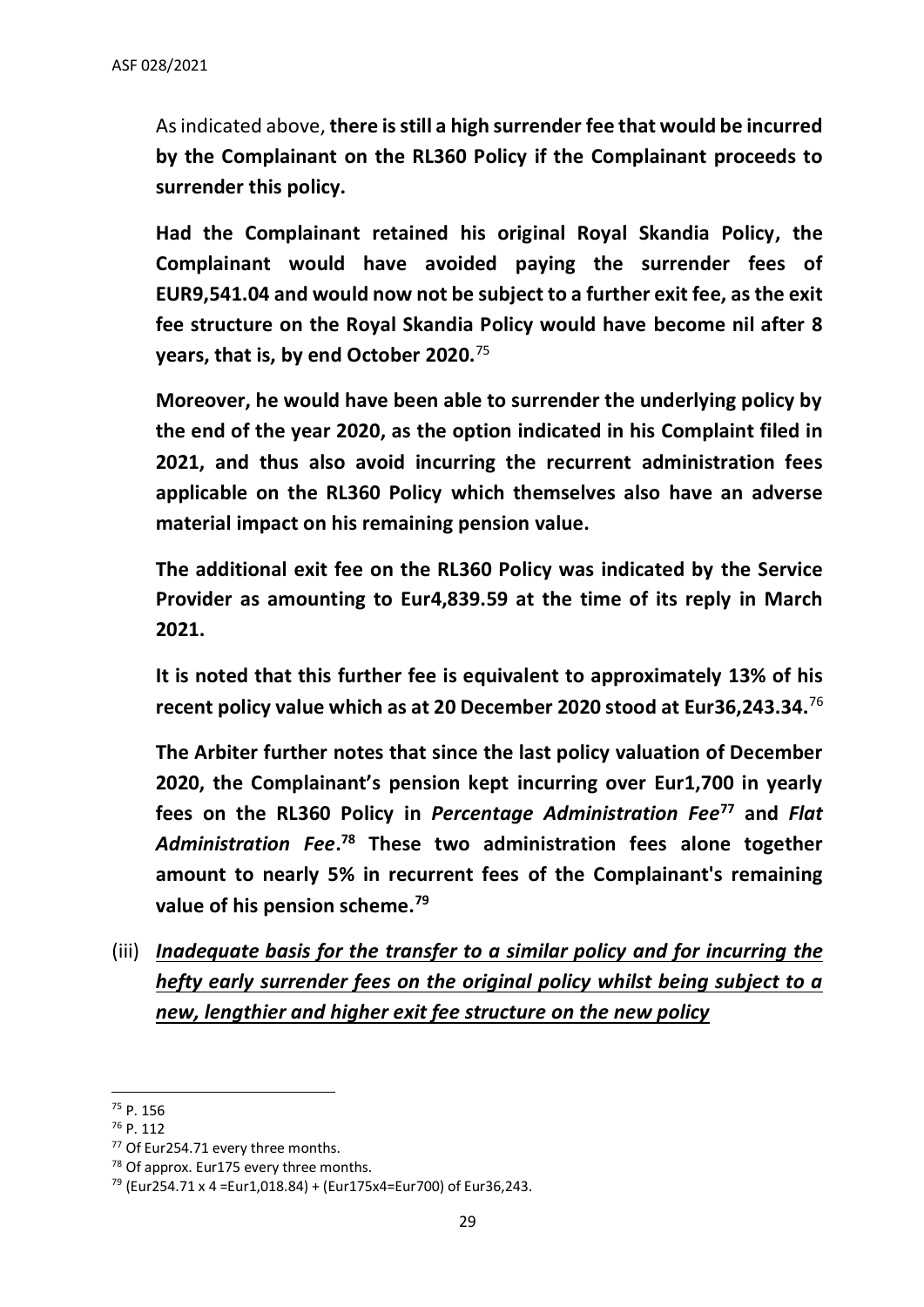**The transfer from an existing policy (Royal Skandia Policy) that the Complainant originally had, to a similar policy (the RL360 Policy), resulted in material adverse implications on his Retirement Scheme.** 

The Arbiter notes that both policies were issued by entities based in the Isle of Man and have similar features/aims.

**It is unclear why the trustee has not raised concerns and actually permitted the transfer from the Royal Skandia Policy to the RL360 Policy when these two policies had similar features/aims, when high surrender charges which had a material impact on the Complainant's Scheme were to apply for such transfer and, also, given that the Complainant was going to end up again on a new, lengthier and more penalising surrender fee structure applicable on the new underlying policy. This has to be also seen in the context of the Complainant's profile as further outlined above.**

The respective charges of the Royal Skandia Policy and the RL360 Policy were outlined in their respective policy documents.<sup>80</sup> Whilst certain fees between the two policies are comparable, **it is noted that the RL360 Policy had even a relatively higher exit fee of** *'9.7% reducing to NIL after 10 yrs'***<sup>81</sup> when compared to the lower** *'8.500000% reducing by 1.062% per year from the Policy date to nil after 8 years'* **that applied on the Royal Skandia Policy**. 82

**No apparent benefit or any reasonable justification supporting the surrender of the Complainant's Royal Skandia Policy and transfer to the RL360 Policy and maintenance thereof has indeed emerged as being in** *the best interests of the Complainant* **given his particular circumstances.** 

**This is evident particularly when taking into consideration the similar nature of such policies, the relatively higher exit fees and the material surrender charges that applied for an early surrender of the Royal Skandia Policy.** 

**It is further noted that the investment portfolio of the Complainant was a rather passive one** with only two major investments (into structured notes

<sup>80</sup> P. 186-187; P. 222

<sup>81</sup> P. 35

<sup>82</sup> P. 187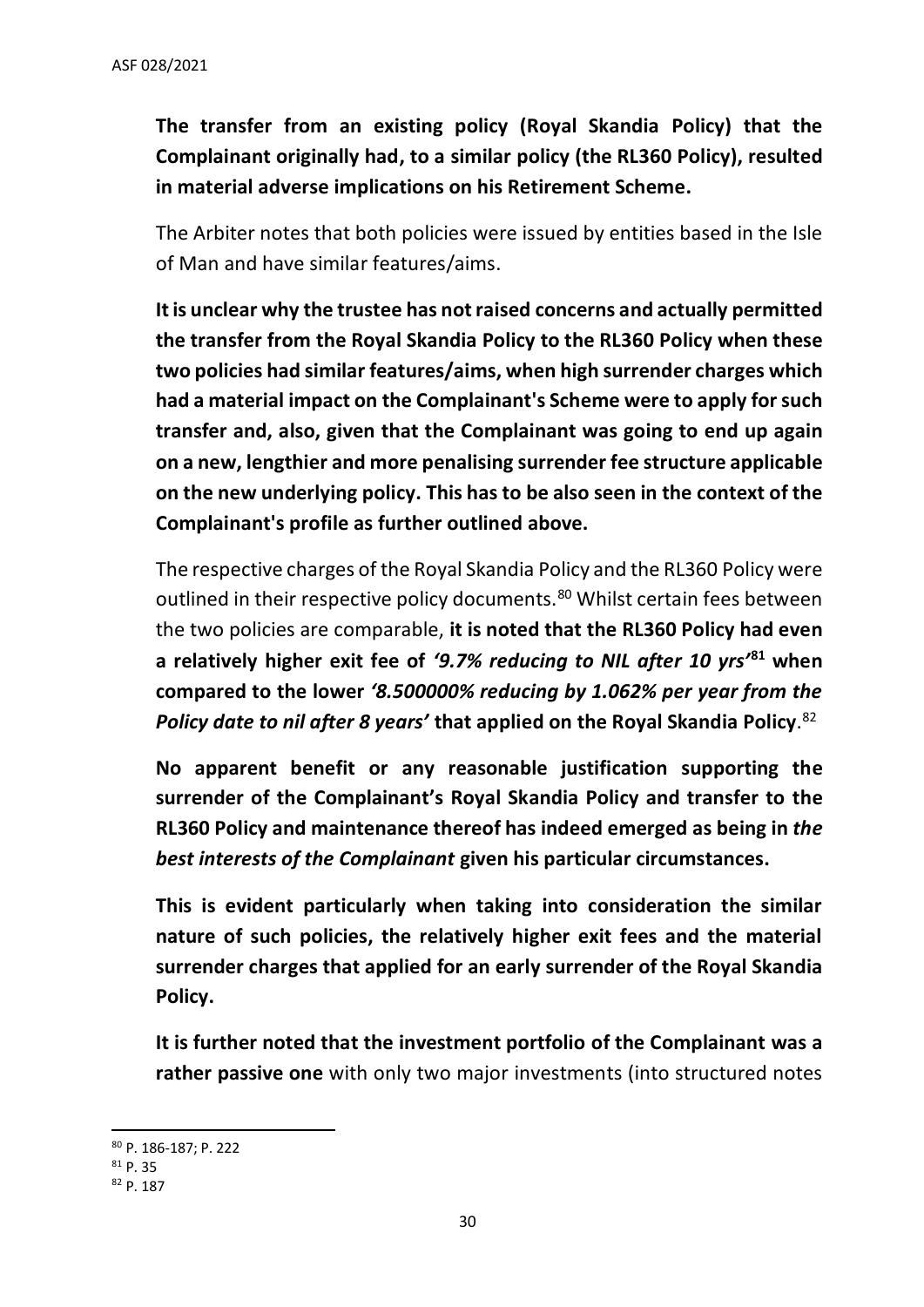amounting in total to GBP74,000) undertaken in 2015 with subsequent investments of a much smaller value being undertaken only 5 years thereafter, in 2020, in an additional three investment funds (for the total of EUR16,000), as indicated in Table A above.

**For the above-stated reasons, the Arbiter considers that there is validity to the claim that the RL360 Policy was inappropriate in the particular circumstances of the Complainant.**

**Also taking into consideration the financial situation and status of the Complainant who was already retired when joining the Scheme, the fact that the Complainant was already invested into a similar policy to that of the RL360 Policy, the hefty surrender charges applicable on the exit from the Royal Skandia Policy and the higher and new exit fees applicable on the RL360 Policy as already outlined above.**

**The Arbiter considers that the surrender of the Royal Skandia Policy and purchase of the RL360 Policy instead should have, at the very least, been challenged and queried by STM Malta in its role as trustee of the Scheme, and only permitted after carefully verifying that this was indeed in the Complainant's best interest. It was by no means normal or ordinary for such policy transfer to occur after just two years.** 

**The relatively small pension pot of the Complainant, passive portfolio and the fact that he was already retired and thus needing more withdrawals should have triggered questions and actions on the part of the trustee, as part of its duties to safeguard the Complainant's pension.** 

**The Retirement Scheme Administrator and Trustee has rather let the Complainant's pension portfolio to be practically decimated by fees.** 

#### **Concluding remarks**

**The Complainant ultimately relied on STM Malta as the Trustee and Retirement Scheme Administrator of the Scheme as well as other parties within the Scheme's structure, to achieve the scope for which the pension arrangement was undertaken, that is, to provide for retirement benefits and also reasonably expect a return to safeguard his pension.**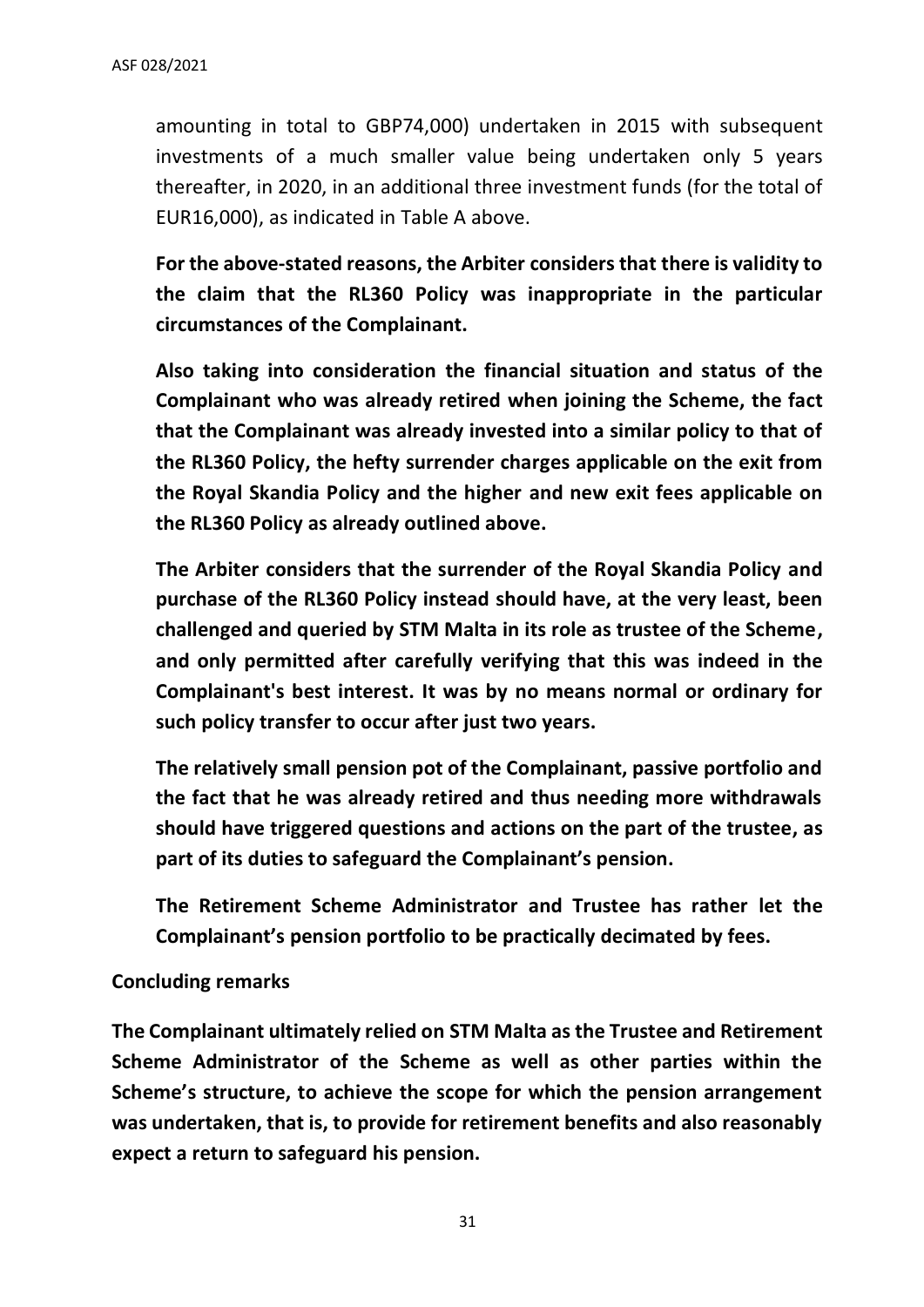**For the reasons amply explained, it is considered that there was a clear lack of diligence by the Service Provider in the general administration of the Scheme in respect of the Complainant and in carrying out its duties as Trustee, particularly, when it came to the transactions involving the underlying policies.** 

**It is also considered that the Service Provider failed to act with the prudence, diligence and attention of a** *bonus paterfamilias***to safeguard the Complainant's pension from being depleted through the application of unnecessary charges that could have been easily avoided given his particular circumstances***.* **83**

**The Arbiter also considers that the Service Provider did not meet the '***reasonable and legitimate expectations***' <sup>84</sup> of the Complainant who had placed his trust in the Service Provider and others, believing in their professionalism and their duty of care and diligence.** 

**Conclusion & Compensation**

**For the above-stated reasons, the Arbiter is** *partially* **accepting the complaint to be fair, equitable and reasonable in the particular circumstances and substantive merits of the case<sup>85</sup> and is accepting it in so far as it is compatible with this decision.** 

**Whilst the Arbiter cannot accept the Complainant's requested amount of compensation for reasons stated above in this decision, the Arbiter however considers that it is fair, equitable and reasonable for the Complainant to be compensated by STM Malta Pension Services Limited for the damages suffered by him as a result of the lack of protection afforded by STM Malta to safeguard his pension scheme. This is being mindful of the key role of STM Malta as Trustee and Retirement Scheme Administrator of the STM Malta Retirement Plan.**

**In calculating the amount of compensation payable to the Complainant, the Arbiter is accordingly taking into consideration the amount of surrender fees** 

<sup>83</sup> Cap. 331 of the Laws of Malta, Art. 21(1)

 $84$  Cap. 555 of the Laws of Malta, Art. 19(3)(c)

<sup>85</sup> *Ibid*, Art.19(3)(b)